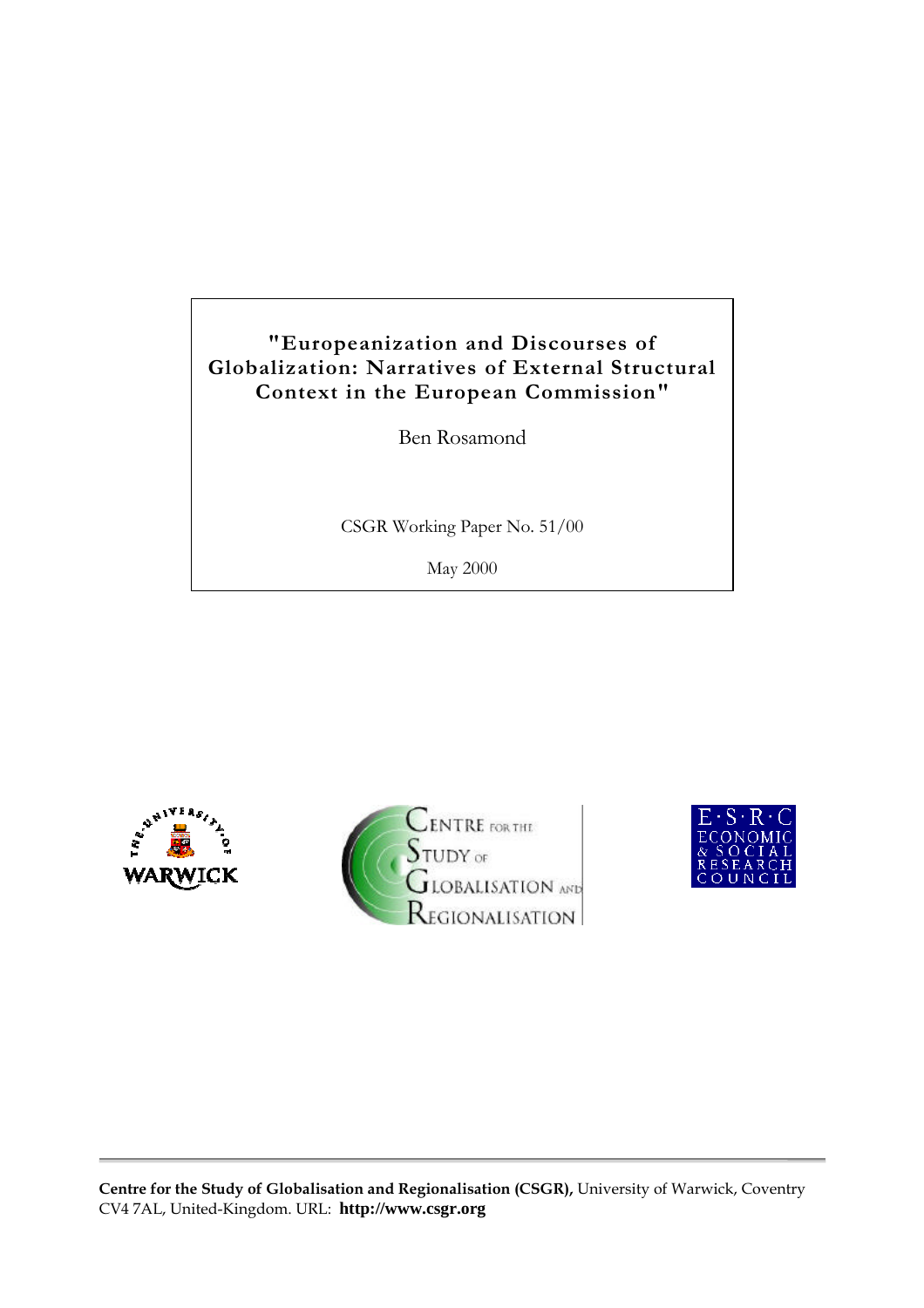**Europeanization and Discourses of Globalization: Narratives of External Structural Context in the European Commission**

Ben Rosamond<sup>1</sup> CSGR, University of Warwick. CSGR Working Paper No. 51/00 May 2000

## **Abstract:**

The growth of 'globalization studies' in the social sciences has done little to undermine the term's seemingly essential elasticity. Many academic debates about the veracity of the globalization hypothesis often struggle around meanings of 'globalization', yet the concept also possesses a 'real world' policy presence. There is evident need, therefore, for the more research on the development and uses of knowledge about globalization – to reflect, in other words, upon the subjective dimensions of processes that are said to be transforming the policy-making environment. This paper positions itself as a contribution to this academic manoeuvre and commences with a discussion of globalization as discourse and considers some problems for theory and method that follow. The second part of the argument offers some preliminary reflections on studying the European Commission as a venue for the discursive dimensions of globalization. The purpose of this discussion is (a) to map the development of ideas about globalization as used within the segmented policy-making structure of the Commission and (b) to dissect the forms of knowledge about 'globalization' that are present. In particular, the paper focuses on the distinct ways in which common narratives about a rapidly changing global context are used in terms of agenda setting. At the heart of the paper is the analysis of the proposition that discourses of globalization provide useful ideational ammunition for those seeking to legitimate moves towards European-level economic governance. The purpose of this discussion is (a) to map the development of ideas about globalization as used within the segmented policy-making structure of the Commission and (b) to dissect the forms of knowledge about 'globalization' that are present.

Keywords: Globalization, European Union, Discourse.

Address for correspondence:

Dr. Ben Rosamond CSGR, University of Warwick Coventry CV4 7AL, UK

 $\overline{a}$ 

Email: b.j.rosamond@warwick.ac.uk

<sup>&</sup>lt;sup>1</sup> This paper is written with the support of the UK Economic and Social Research Council's 'One Europe or Several' Research Programme, award no. L213 252 024. This is a version of a paper presented to the UACES  $30<sup>th</sup>$ Anniversary and Fifth Research Conference, Central European University, Budapest, 6-8 April 2000. An earlier version was presented to the Annual Convention of the International Studies Association, Los Angeles, CA, March 14-18, 2000. Thanks to Bud Duvall, Willem Noe and Jeffrey Reznick for helpful comments and to Thomas Diez, Colin Hay and Jan Aart Scholte for constructive feedback on earlier work that feeds into the discussion here.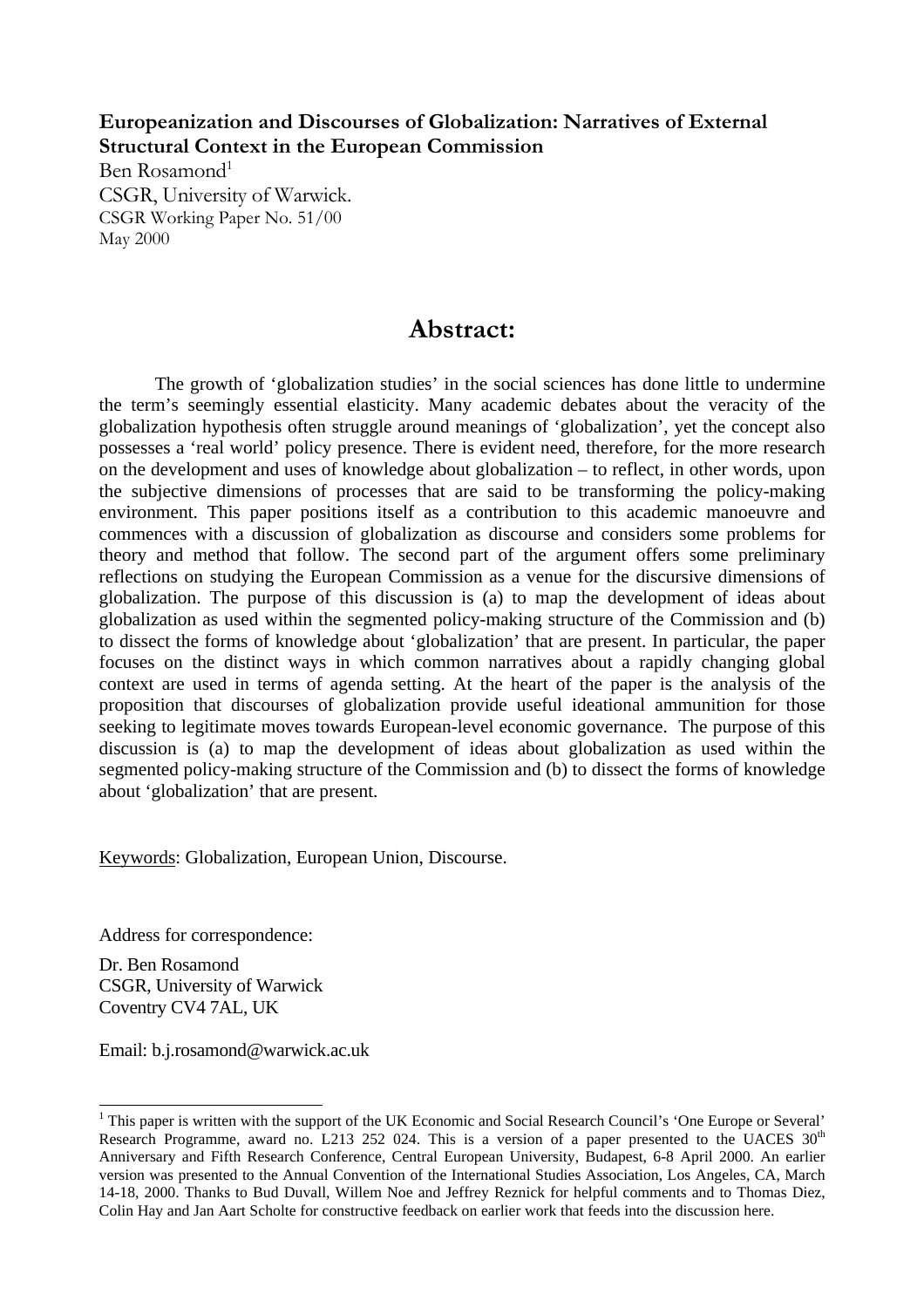## **Introduction**

With globalization studies burgeoning, it is interesting to observe how often the concept is bemoaned for being imprecise, elastic, hyperbolic and confusing. Perhaps this general sense of unease has something to do with the fact that the concept of 'globalization' is not the sole property of the academy, but is alive in the 'real world' as a staple item of everyday discourse. 'Academic' concepts do not normally migrate easily into the vocabulary of everyday life. Thus there was a media outcry in Britain a few years ago when the (then) shadow chancellor Gordon Brown talked about 'endogenous growth theory' in a speech on economic policy.<sup>1</sup> Yet no one raises an eyebrow when Brown or Tony Blair talk about 'globalization'. Thinking a little more analytically, students of International Relations have worked with the concept of 'anarchy' for many years. Yet anarchy is not a concept used especially in the world of international diplomacy or the public discourses that surround it. So we may be able to observe the social construction of international politics in ways that confirm the reproduction of something that we have labelled 'anarchy'<sup>2</sup>, but the latter is a term that we reserve to describe the world that we investigate. The difference with globalization is that we (as recipients) know what this signifier means, but we (as scholars) are perhaps more confused. Globalization is everywhere – or so we are told. And that is the problem!

This is why the study of discourses of globalization is so important. In a way this constitutes recognition that the power of globalization is derived precisely from its conceptual elasticity and under-specification.<sup>3</sup> Also it is a conclusion that follows from the observation that the ways in which 'globalization' is used in the policy, journalistic and corporate communities often differs markedly from the nuanced understandings developed across a range of disciplines.<sup>4</sup> At the same time though, many academic commentaries on globalization  $$ particularly in business studies, international economics and mainstream IPE – also appear to converge for the most part upon a common *economistic* conception of the term.

All of this raises many profound questions about, for example, the relationship between academic and other knowledges about globalization and indeed whether such a distinction is

<sup>&</sup>lt;sup>1</sup> G. Brown MP, speech to the conference on 'New Policies for the Global Economy', 26 September 1994. On endogenous growth theory see N. Craft 'Post Neoclassical Endogenous Growth Theory', *Oxford Review of Economic Policy* 12(2), (1996). Thanks to Andrew Gamble and Colin Hay for guidance on this point.

<sup>2</sup> A. Wendt 'Anarchy is what states make of it: the social construction of power politics', *International Organization* 46(2), (1992)

<sup>&</sup>lt;sup>3</sup> One analogy here might be 'the national interest'.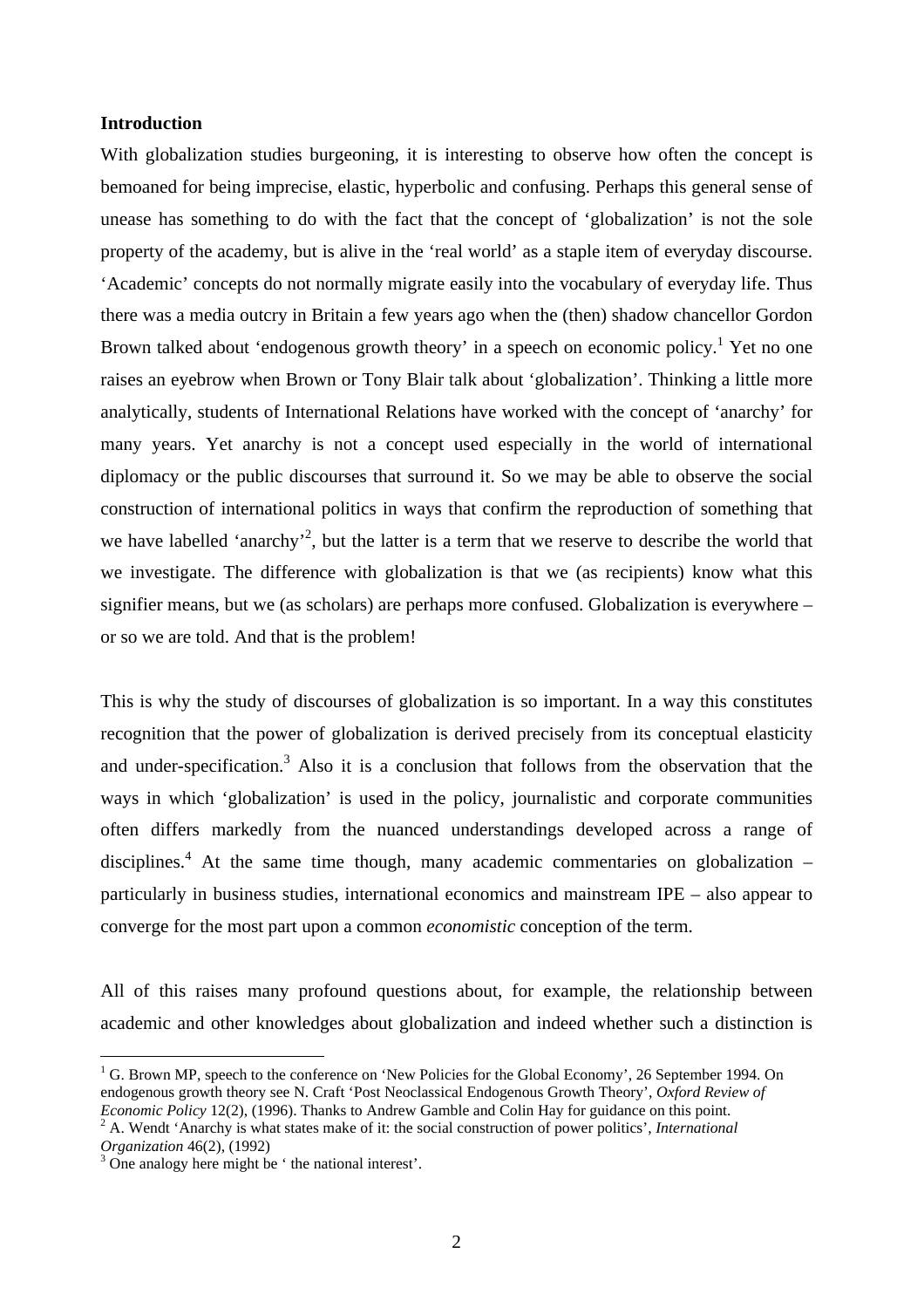valid. There are also interesting stories to uncover about the genealogy of globalization as a concept, how knowledge about globalization is acquired and dissipated, the ways in which it travels between distinct domains of human action and the power of particular understandings of the term  $^5$ 

While locating itself within these broader questions, this paper has rather more modest and preliminary objectives. It begins by reflecting a little further on the treatment of globalization as discourse. Its empirical agenda is concerned with one particular site in which 'globalization' is the subject of intensive discursive practice – the European Commission. This part of the paper discusses some preliminary findings, but is really concerned with unbottling some issues that might inform further research.

## **Globalization as discourse**

<u>.</u>

Globalization is normally construed in terms of an ongoing process that is impacting upon various aspects of human life or perhaps as a condition we have reached. In these senses globalization acquires the attributes of *structure* – something that contextualizes, enables or constrains human agency. Standard debates about globalization tend, therefore, to explore the veracity of the globalization hypothesis (i.e. whether globalization is happening and whether it is new). Is the world 'globalizing' or 'globalized'? Conclusions can then be drawn about the possibilities for action that seemingly follow. So if 'globalization' can be shown to be a myth, then claims about the limits of national governance and the futility of social democratic politics can be challenged.<sup>6</sup> Such critiques draw momentum from the idea that the claims made about 'globalization' in certain strands of the literature or amongst certain political and corporate communities are highly exaggerated and, therefore, present a distorted picture of the realities of the contemporary international economy. But by implication efforts to disprove the globalization hypothesis contain a tacit acknowledgement that the concept of globalization has tremendous power.<sup>7</sup> This is especially interesting because the idea that there is a single

<sup>4</sup> R. Robertson and H. Haque Khondker 'Discourses of Globalization: Preliminary Considerations', *International Sociology* 13(1), (1997); J.A. Scholte *Globalization: A Critical Introduction* (Basingstoke: Macmillan, 2000)

<sup>&</sup>lt;sup>5</sup> The following have begun to touch on some of these questions: M. Low and C. Barnett 'After Globalisation', *Society and Space* 18, 2000; B. Rosamond 'Constructing Globalization', in K. Fierke and K-E. Jørgensen (eds) *Reconsidering Constructivism in International Relations* (New York: M.E. Sharpe, 2000) - forthcoming; J.A. Scholte 'Beyond the Buzzword: Toward a Critical Theory of Globalization', in E. Kofman and G. Youngs *Globalization: Theory and Practice* (London: Pinter, 1996); Scholte *Globalization*; M. Waters *Globalization* (London: Routledge, 1995).

<sup>6</sup> P. Hirst and G. Thompson *Globalization in Question* (second edition) (Cambridge: Polity, 1999)

 $<sup>7</sup>$  In anticipation of the accusation that they are attacking a 'straw man', Hirst and Thompson claim to be taking on</sup> the 'most extreme version of the thesis on economic globalization' precisely because it has a coherence and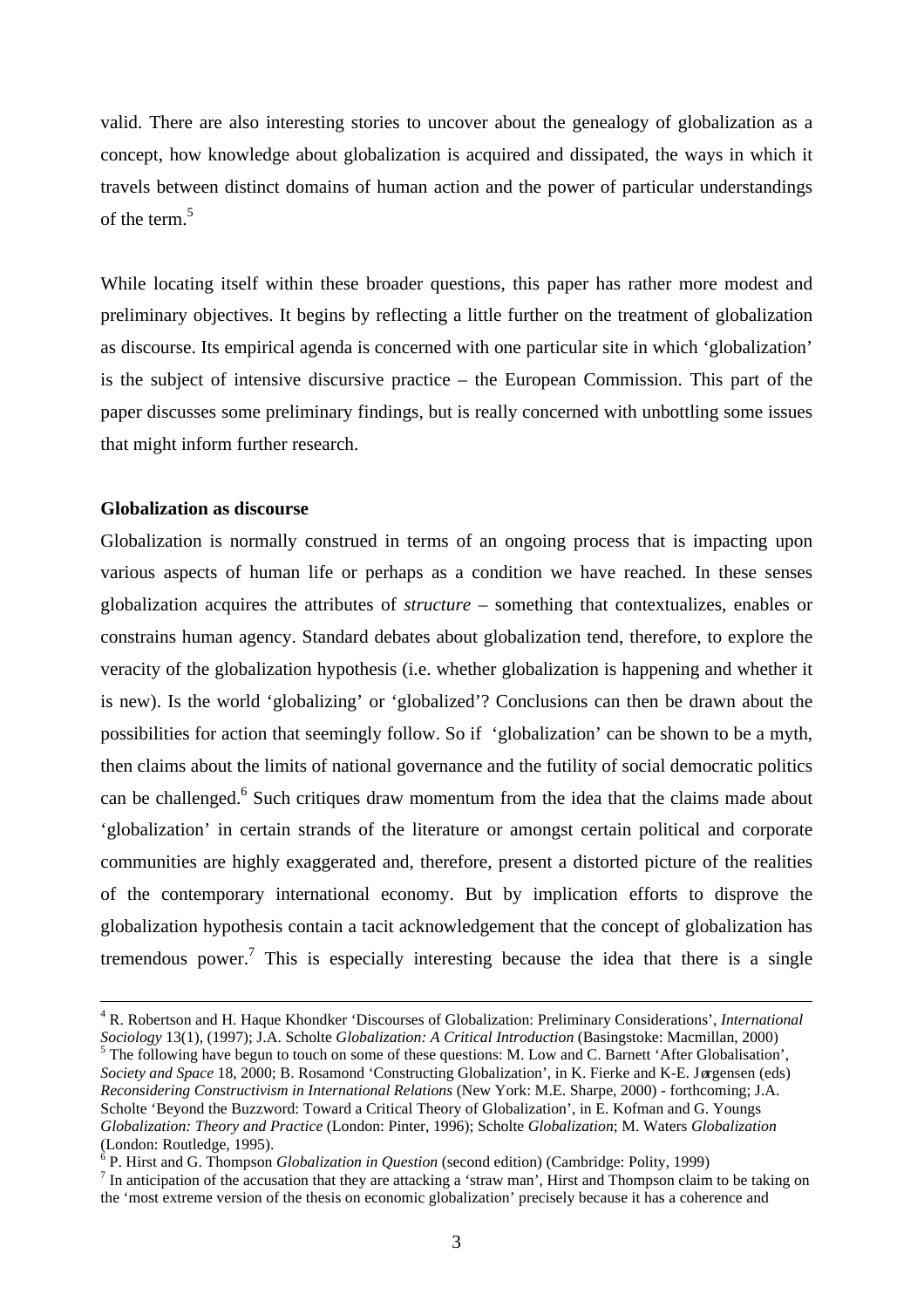'globalization hypothesis' in the academy is highly suspect. An inspection of the various strands of academic literature proves the point.

One apparently authoritative definition, drawn more or less at random from the voluminous literature, equates globalization with global integration, which in turn is defined as the *process* 'by which markets and production in different countries are becoming increasingly interdependent due to dynamics of trade in goods and services and the flows of capital and technology.<sup>8</sup> This is a fairly typical definition of economic globalization, but as Smith, Solinger and Topik note, this can be broken down further into a series of sub-definitions covering phenomena such as the functional integration of national economies, the development of a new international division of labour, the emergence of global networks of production and the integration of financial markets.<sup>9</sup>

Another (rather more critical) source presents the following definition: '[Globalization] is a specific economic *strategy* pursued by the countries of the industrialised world and the transnational corporations (TNCs) whose interests they represent.'<sup>10</sup> The difference is subtle, but significant. The second definition talks about globalization as a particular form of corporate practice as well as the spread of that very practice across the world.<sup>11</sup> It raises for us the question of whether globalization should be construed as a largely exogenous set of dynamics driven by the aggregation of world-wide market activity, or whether it is better thought of in terms of the interests and strategies of particular state and/or corporate actors. Is globalization something that affects us, or is globalization some thing that we do?

Therefore, it is not just that globalization has gained widespread acceptance as the defining environmental feature of the contemporary political economy. It is also the case that the instinctive understanding is of a global *economic* process bound up with changing patterns of corporate activity, international capital mobility and the spread of neo-liberal practices and policy discipline. Moreover, in seemingly dominant understandings of the term, it is a process

pervasivess as a set of claims about the economy that in turn has political consequences. See *Globalization in Question* (first edition) (Cambridge: Polity, 1996), pp.3-4.

OECD *Intra-Firm Trade* (Paris: OECD, 1993), p.7

<sup>&</sup>lt;sup>9</sup> D.A. Smith, D.J. Solinger and S.C. Topik 'Introduction', in D.A. Smith, D.J. Solinger and S.C. Topik (eds) *States and Sovereignty in the Global Economy* (London: Routledge, 1999)

<sup>&</sup>lt;sup>10</sup> http://www.oneworld.org/guides/globalisation/index.html (emphasis added)

<sup>&</sup>lt;sup>11</sup> See also D.S. Steingard, D.E. Fitzgibbons. 'Challenging the juggernaut of globalization: a manifesto for academic praxis'. *Journal of Organizational Change Management* 8(4), 1995..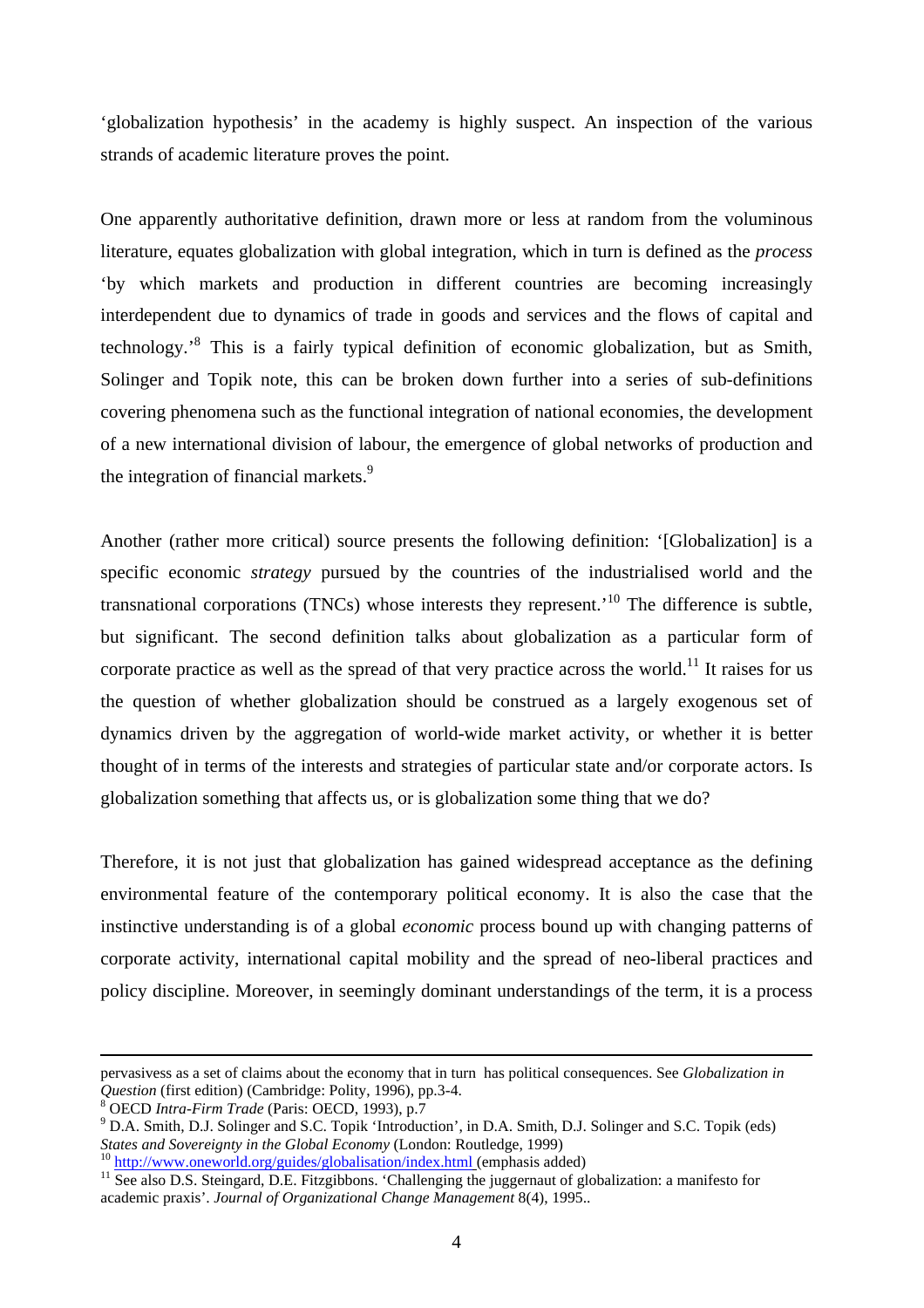that imposes a 'logic of no alternative'<sup>12</sup> and thereby presents agency – other than that which is itself engaged in globalizing<sup>13</sup>-as subject to the imperatives set by global forces.<sup>14</sup>

Of course, the thrust of most work on globalization concentrates on either (a) the veracity of 'the' globalization hypothesis or (b) work that follows from the tacit acceptance that globalization is happening or has happened. Without denigrating any of that work, the case for studying the language or the discourse(s) of globalization is relatively self-evident. Roland Robertson's seminal work thinks about the issue in terms of two dimensions: a 'world in itself' and a 'world for itself'.<sup>15</sup> The latter suggests that the key to understanding the significance of globalization is that there is widespread consciousness and understanding of the world as a single place. The subjectivities of globalization are equally (if not more) important than its objective measurement. Thus, Malcolm Waters defines globalization as '[a] social process in which the constraints of geography on social and cultural arrangements recede and in which people become increasingly aware that they are receding.'<sup>16</sup>

The purpose of this paper, and the research that informs it, is to think a little more coherently about the subjective side of 'globalization'. If in part globalization matters because there is widespread agreement that it matters, then some very serious issues of power, knowledge and strategy are at stake.

Jan Aart Scholte observes that control over knowledge about globalization is a high stakes issue: '[k]nowledge is power, and intellectual constructions of globalization help to shape the course of the trend.<sup>'17</sup> It should not earth-shattering news to hear that the way in which we conceive the world is not benign<sup>18</sup> and Scholte's point is to lay the intellectual base camp for the development of critical theories of globalization. Critical theory, in this sense, is about both elaborating the conditions for emancipation and thinking critically about dominant bodies of knowledge and how they come to be hegemonic. It takes Robert Cox's well known point that

 $12$  C. Hay and M. Watson 'The Discourse of Globalisation and the Logic of No Alternative: Rendering the Contingent Necessary in the Downsizing of New Labour's Aspirations for Government', University of Birmingham, Department of Political Science and International Studies, mimeo (1999).

<sup>&</sup>lt;sup>13</sup> See, for example, the speeches of former European Commission Vice-president Leon Brittan to see this paradox discussed in political rhetoric.

<sup>&</sup>lt;sup>14</sup> For a thoughtful discussion and justification of the intellectual focus on economic globalization see G. Thompson 'Situating Globalization', *International Social Science Journal* 160, June, 1999.

<sup>15</sup> R. Robertson *Globalization: Social Theory and Global Culture* (London: Sage, 1992)

<sup>16</sup> Waters *Globalization*, p. 3.

<sup>&</sup>lt;sup>17</sup> Scholte 'Beyond the Buzzword', p.49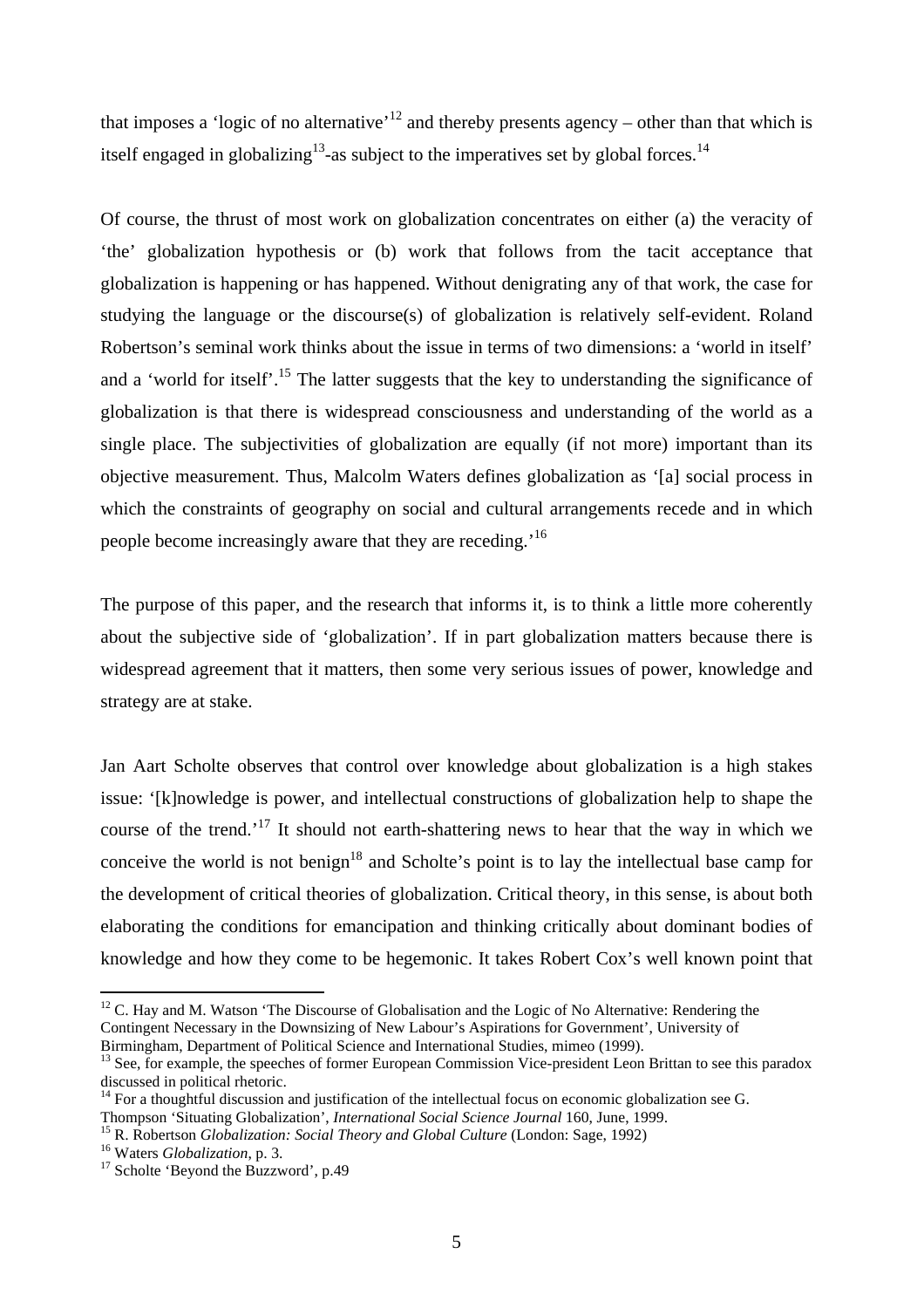theory is always for some one and for some purpose.<sup>19</sup> It follows, therefore, that 'knowledgeable' accounts of the world are essentially political constructions. Crudely they may benefit particular interests or more subtly they may be bound up with the construction of certain interests in the global political economy.

The power of particular conceptions of globalization has a lot to do with the bundle of issues that the term signifies. To simplify, conceptions of globalization carry with them not just understandings of what the world is like, but also what can be done. Globalization has clearly become a site of political contestation. For example, Mark Rupert notes how the hegemonic liberal narrative of globalization is being increasingly challenged by (a) a cosmopolitan progressive leftism and (b) a recidivist autarchic conservatism.<sup>20</sup>

This also alerts us to the significance of academic debates about globalization. As suggested above, at one level they are about veracity, objectivity and situating globalization historically. At another level, they are struggle over the meaning of the term and thus the implications for structure and agency that follow.

A couple of recent examples should help to underline this point. One of the most significant and discussed books on globalization has been Paul Hirst and Grahame Thompson's *Globalization in Question*. <sup>21</sup> The book is most notable for its overall scepticism about the claims made by the strong, 'borderless world' globalization hypothesis.<sup>22</sup> With their redefinition of the world economy as *internationalized* rather than *globalized*, Hirst and Thompson are able to reinstate the case for (social democratic) national political agency as decidedly possible, even within a relatively fluid and turbulent economic environment.

Interestingly, Susan Strange argued that Hirst and Thompson's 'no change' thesis – by far and away the most publicised conclusion of the book – actually feeds the interests of corporate

<sup>20</sup> M. Rupert 'Globalization and Contested Common Sense in the United States', in S. Gill and J.H. Mittelman (eds) *Innovation and Transformation in International Studies* (Cambridge: Cambridge University Press). See the virtual tour of rightist anti-globalism compiled by Mark Rupert at http://webdev.maxwell.syr.edu/merupert/Research/far-right/far\_right.htm

<sup>&</sup>lt;sup>18</sup> See G. Youngs *International Relations in a Global Age: A Conceptual Challenge* (Cambridge: Polity, 1999) for a discussion of the relationship between theoretical. discourses and the reproduction of the world

<sup>19</sup> R.W. Cox 'Social Forces, States and World Orders: Beyond International Relations Theory', *Millennium: Journal of International Studies* 10(2), 1981.

 $21$  Op cit

 $^{22}$  For a good discussion of the various types and intensities of hypotheses about globalization, see D. Held, A. McGrew, D. Goldblatt and J. Perraton *Global Transformations: Politics, Economics and Culture* (Cambridge: Polity, 1999).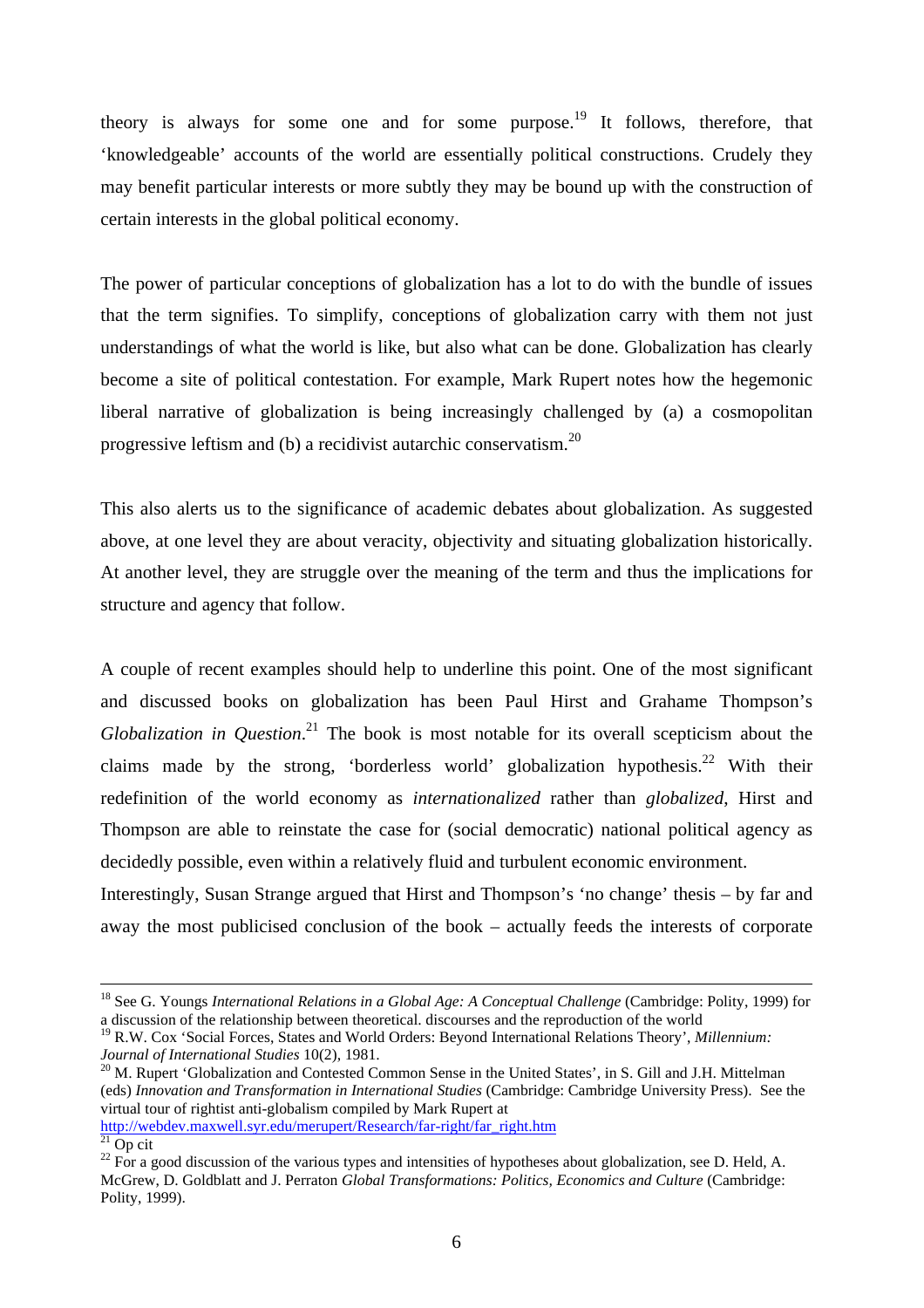globalizers, neoliberal ideologues and advocates of deregulation and privatization.<sup>23</sup> Thus their effort to mark out a space for the continuing practice of social democratic politics has perhaps downgraded the incentives for radical policy renewal. Also fascinating is Strange's intimation that the 'no change' argument is but one component of a more sophisticated thesis and that the authors themselves, plus their reviewers, may have simplified a somewhat more nuanced analysis in favour of a headline grabbing 'globalization as myth' soundbite.

A similar type of dispute arises in a recent exchange in the pages of the *Review of International Political Economy* between Colin Hay and Geoffrey Garrett.<sup>24</sup> In a closely argued recent book,<sup>25</sup> Garrett argues that globalization does not simply reward regimes that seek recourse to neo-liberal discipline. Indeed countries with strong social democratic/corporatist institutions can remain robust under conditions of globalization. Thus the logic and necessity of partisan politics has not been eradicated by the imperatives of globalization. The thrust of Hay's reading is that Garrett replaces a singular logic of no alternative with a bifurcated account of the inevitabilities associated with globalization. To recapture the social democratic imagination, he argues, it is necessary to challenge the mythology of globalization's logic of inevitability: 'Garrett's analysis may serve to shovel further soil over the coffin [of partisan politics], summoning as it does and institutionally mediated economic determinism in place of a simple economic determinism'.<sup>26</sup>

These debates are not just about academic backbiting and certainly their development and resolution calls for serious evidence to be assembled to discuss globalization. The most obvious issue at stake in the two examples discussed above is how best to engage in the progressive governance of globalisation. But there is a second issue below the surface which is about how to engage in what might be termed the 'intellectual governance' of globalization discourse.

On the face of it, there is a relationship between the 'economistic' conceptions of 'globalization' found in corporate, journalistic and policy circles and the dominant ways in

<sup>23</sup> S. Strange 'Globalony?', *Review of International Political Economy* 5(4), 1998 p. 708. She argues that the data selected to show the reproduction of patterns in the international economy over time draws on dubious and difficult to verify sources, some of which have been misunderstood.

 $24$  C. Hay 'Globalization, social democracy and the persistence of partisan politics: a commentary on Garrett, *Review of International Political Economy* 7(1) (2000); G. Garrett 'Capital mobility, exchange rates and fiscal policy in the global economy', *Review of International Political Economy* 7(1) (2000).

<sup>25</sup> G. Garrett *Partisan Politics in the Global Economy* (Cambridge: Cambridge University Press, 1999)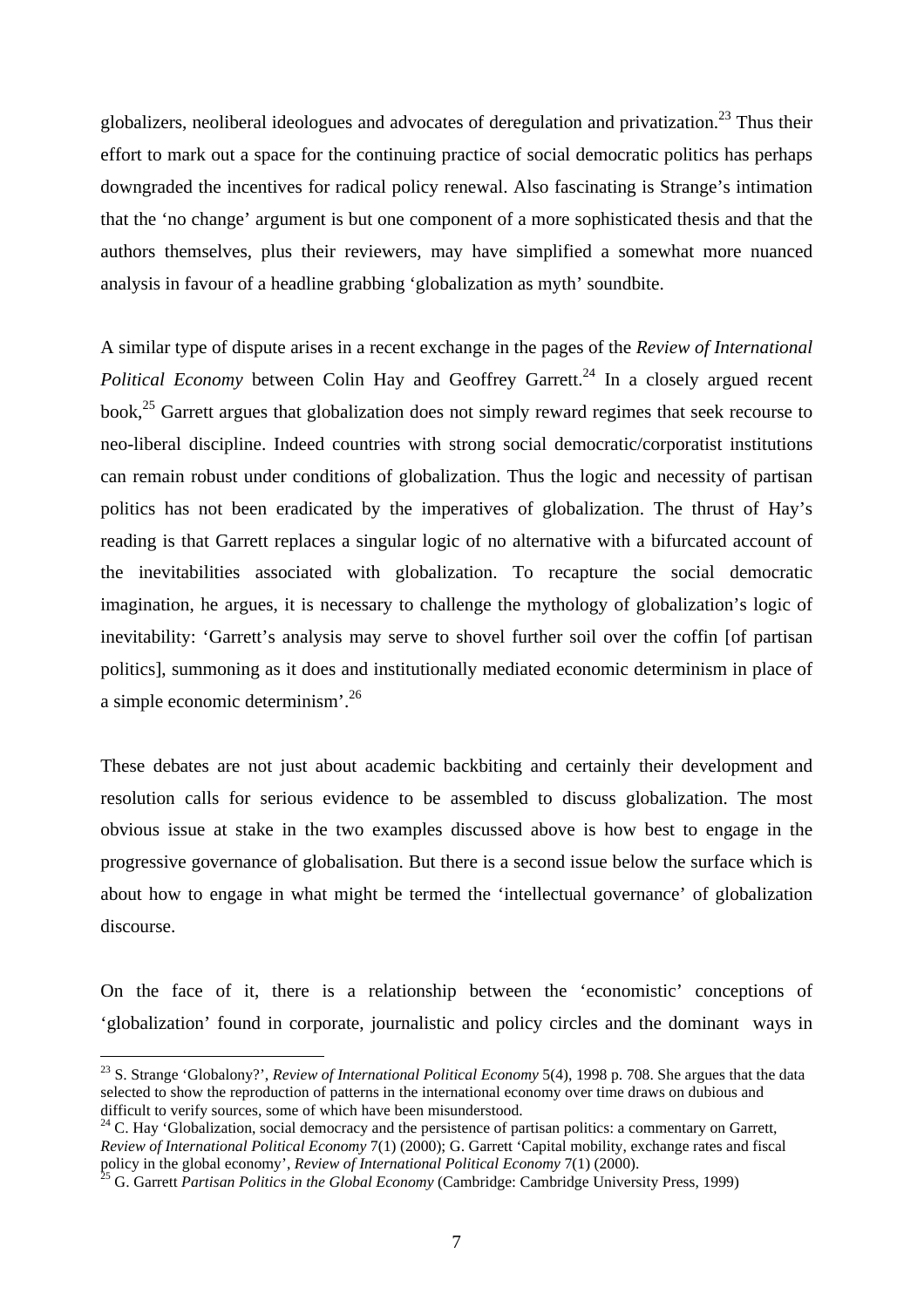which it is thought of in the academy The point is not lost on some sociologists who argue that longer-standing sociological conceptions of 'globalization' have been marginalized at the expense of largely unidimensional discussions of *economic* globalizatio*n* <sup>27</sup>. This is not just a case of IPE, business studies and international economics taking a narrow focus, but rather a matter of these disciplines misunderstanding the complex and multiple logics of globalization. For instance, in one of the most notable sociological treatments of globalization, Arjun Appadurai presents an image of intersecting 'scapes' along which flow various cultural, economic and ideational artefacts.<sup>28</sup> This induces, what he calls 'relations of disjuncture':

By this I mean that the paths or vectors taken by these various kinds of things have different speeds, different axes, different points of origin and termination, and different relationships to institutional structures in different regions, nations or societies. Further these disjunctures themselves precipitate various kinds of problems and frictions in different local situations. Indeed it is the disjunctures between the various vectors that characterize this world-in-motion that produces fundamental problems of livelihood, equity, suffering, justice and governance.<sup>29</sup>

The point to make here is that there are clear issues to do with the sociology of knowledge in the social sciences.<sup>30</sup> At first sight this seems to be about the ways in which an *arriviste* idea of economic globalization has vulgarized discussion of globalization in the political sciences. Perhaps also it intimates that it is this kind of knowledge about globalization (i.e. defined economically as either process or strategy and bound up with neoliberalism, capital mobility and transnational production) that has been taken up by the policy world broadly defined. Yet it seems to be equally possible that the concept first arose in business circles where its connotation was, of course, inherently economic. $31$ 

A self-evident imperative is for more work to be done on these deep sociology of knowledge questions about 'globalization' given that there is so much at issue in the manufacture of knowledge about the concept.

 $26$  Hay 'Globalization', pp.139-140.

 $^{27}$  Robertson and Haque Khondker 'Discourses of Globalization', op cit.

<sup>28</sup> A. Appadurai *Modernity at Large: Cultural Dimensions of Globalization* (Minneapolis: University of Minnesota Press)

<sup>29</sup> A. Appadurai 'Globalization and the Research Imagination', *International Social Science Journal* 160, June, 1999, pp. 230-231.

 $30$  See ibid. For a densely argued discussion of globalization in light of the disciplinary pathologies of International Relations, see J. MacLean 'Philosophical Roots of Globalization and Philosophical Routes to Globalization', in R. Germain (ed.) *Globalization and its Critics: Perspectives from Political Economy* (Basingstoke: Macmillan, 2000)

<sup>&</sup>lt;sup>31</sup> I am grateful to Glenda Rosenthal for this thought. See Waters *Globalization* for a discussion of the entry of globalization into the corporate lexicon in the 1950s.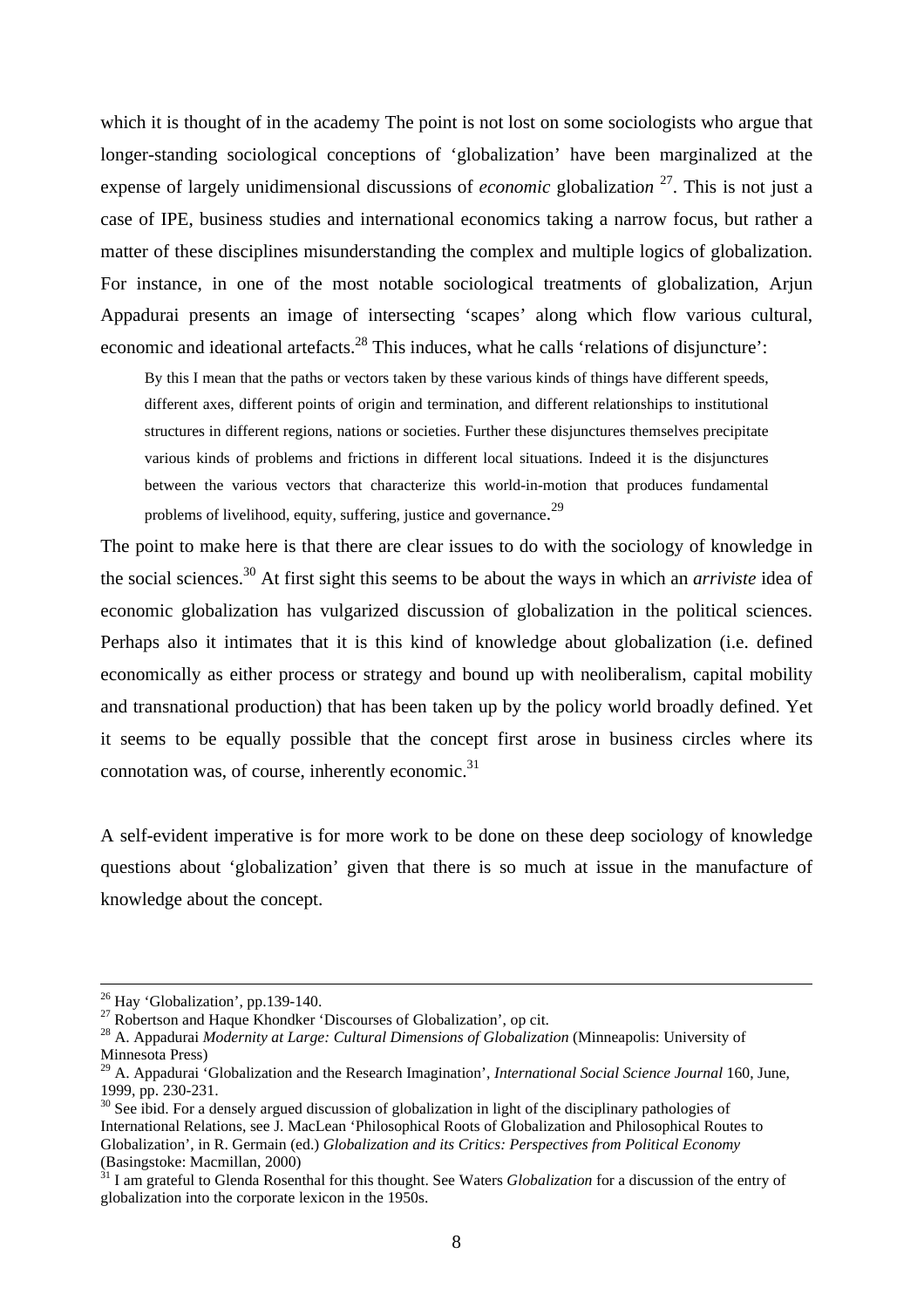An important question at this stage is what do we mean by 'discourse'. What some have called 'the chatter of globalization'<sup>32</sup> is indicative of the sheer prevalence of *talk* about globalization and the *assertiveness* and *contestation* that often accompanies such discussions. But the concept of discourse needs to acquire a rather more precise and circumscribed meaning in order to be useful. In discourse analysis – especially that influenced by Foucault – discourse refers, not just to language but

to a broader matrix of social practices that gives meaning to the way that people understand themselves and their behaviour. A discourse, in this sense, generates the categories of meaning by which reality can be understood and explained. More precisely, a discourse makes 'real' that which *it* prescribes as meaningful.<sup>33</sup>

This organization of meaning is an exercise in power that helps to validate particular knowledgeable conceptions of reality (at the expense of others) and thereby situates actors in relation both to one another and to their structural environment.<sup>34</sup> The study of discourse in this sense is about understanding the way in which actors develop and draw upon 'interpretative schemes and shared worlds of meaning in the reproduction of discursive structures of signification and legitimation'.<sup>35</sup> In other words, the analysis of discourse becomes the analysis of processes of social construction that define the context and possibilities for human action. The focus on discourse requires a concentration on knowledge, both in terms of the ways in which dominant forms of knowledge become hegemonic and the ways in which those forms of knowledge are used to create structures of signification and the rules of the possible that follow.

At the core of discourse analysis is a concern with power and its exercise. By placing emphasis upon structures of signification, dominant forms of knowledge and the world of discursive practice, the aim is to show that authority is not only exercised through material capability, but also through ideational means. It is one way of challenging crude rationalist reasoning that evaluates the capabilities of actors from an 'objective' reading off of their material conditions.

 $32$  M. Dorsey 'The Chatter of Globalization and Transnationalism', presented to 'Globalization from Below: Contingency, Conflict, Contestation in Historical Perspective', Duke University, NC, 6-8 February, 1998.

<sup>33</sup> J. George *Discourses of Global Politics: A Critical (Re)introduction to International Relations* (Boulder: Lynne Rienner, 1994), pp. 29-30.

<sup>&</sup>lt;sup>34</sup> See also S. Bislev, H.K. Hansen and D. Salskov-Iverson 'Transnational Discourse Communities: Globalizing Public Management', 41<sup>st</sup> Annual Convention of the International Studies Association, Los Angeles, CA, March 14-18, 2000, pp.4-5.

<sup>35</sup> V. Jabri *Discourses on Violence: Conflict Analysis Reconsidered* (Manchester: Manchester University Press, 1996), p. 94.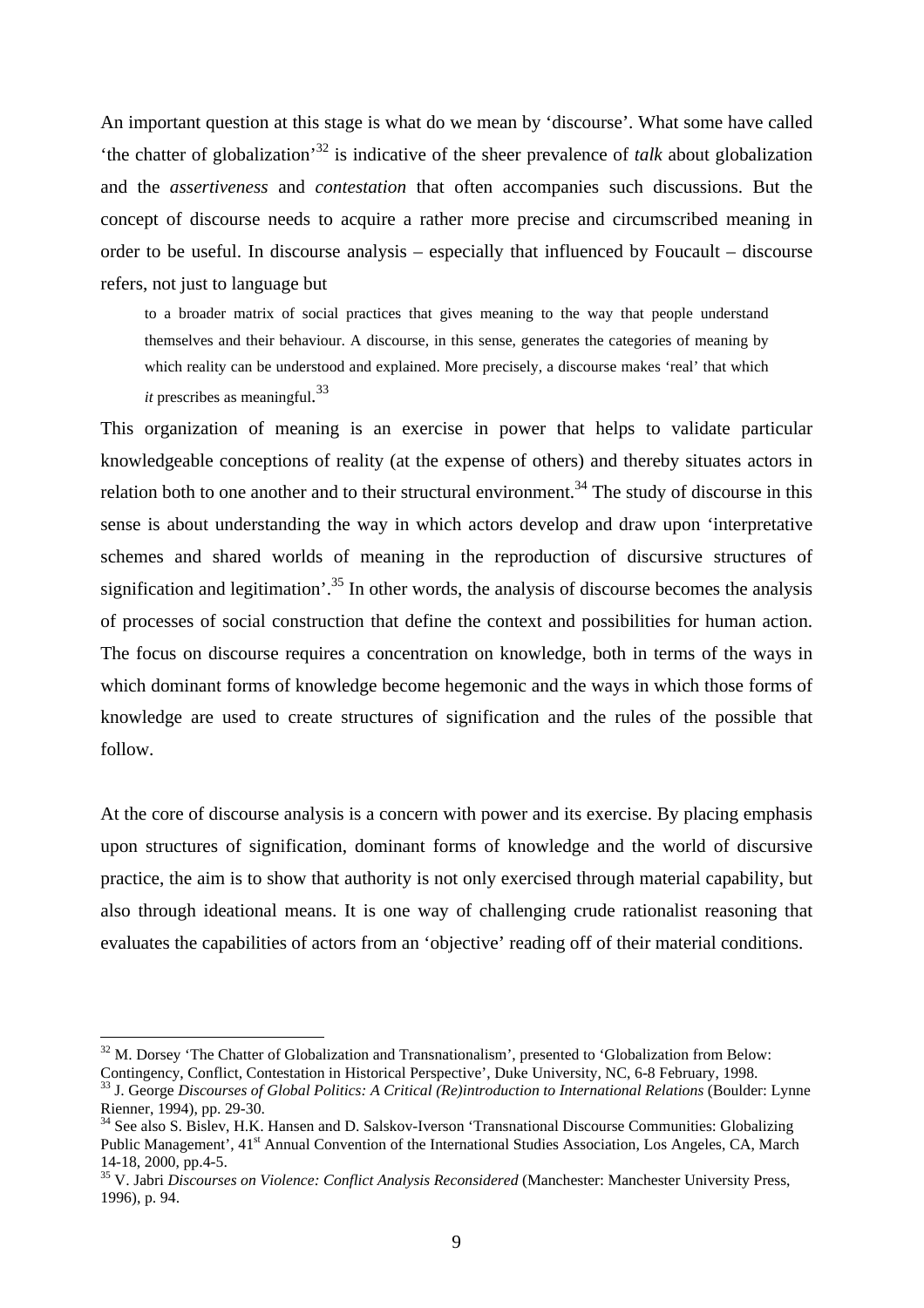But there are at least two pathways from this point. For simplification these might be called the 'strategic' and 'reflexive' pathways. The question here is whether actors knowingly and strategically seek to construct the world in ways consistent with their interests. Are they, in other words, *exogenous* to the discourse? Thus, in the strategic variant of globalization discourse, the argument would be that powerful actors use the powerful idea globalization's 'logic of no alternative' to advance their interested pursuit of neo-liberal policy logic. As Grahame Thompson puts it, the power of the 'strong globalization thesis…leads to overdiminished expectations of what can still be achieved and to a disarming attitude on the part of all those concerned with public policy'.<sup>36</sup> So the invocation of powerful market forces, particularly those associated with mobile capital, is a way of showing how policy options are constrained. Thus Colin Hay and Matthew Watson's discussion of the UK's New Labour government<sup>37</sup> finds frequent rhetorical recourse to claims about the new economic conditions supplied by a globalizing economy. This means that it is not possible to shift policy away from the economic priorities pursued by the previous Conservative government. Additionally (socially constructed) external economic imperatives make a return to core, 'old' Labour, social democratic politics impossible. The so-called 'Third Way' – an idea bound up the New Labour Project in Britain as well as that of the Social Democratic Government of Gerhard Schröder in Germany (where the functionally equivalent term is *die Neue Mitte*) – draws heavily on the imagery of a transformed global economy to argue for the occupancy of a new policy space that is neither traditionally social democratic nor conventionally market liberal.<sup>38</sup> Similarly Stephen Gill writes about 'globalizing elites': 'a grouping of organic intellectuals and political leaders within what can be called the transnational fraction of the capitalist classes of the world.<sup>39</sup> They aim to 'make transnational capitalism a class "for itself" by theorizing world order and by synthesizing strategy.<sup> $40$ </sup> Globalizing elites occupy roles within strategic

international institutions, governments, think tanks and the like. Together they constitute a transnational community seeking to exploit material advantages of those operating in an emergent transnational economic space. They promote regulatory frameworks (and forms of deregulation) suitable for the advancement of those interests via the powerful and austere

 $36$  Thompson 'Situating Globalization', p.151. See also P. Hirst 'The global economy – myths and realities', *International Affairs* 73(3), 1997.

<sup>&</sup>lt;sup>37</sup> Hay and Watson 'The Discourse of Globalisation' (op cit)

<sup>&</sup>lt;sup>38</sup> See the joint statement by Gerhard Schröder and Tony Blair 'Europe: The Third Way/Die Neue Mitte'. See also A. Giddens *The Third Way and its Critics* (Cambridge: Polity, 2000)

<sup>&</sup>lt;sup>39</sup> S. Gill 'Political Economy and Structural Change: globalizing elites and the emerging world order', in Y. Sakamoto (ed.) *Global Transformation: Challenges to the State System* (Tokyo: United Nations University Press, 1994), p.182

 $40$  ibid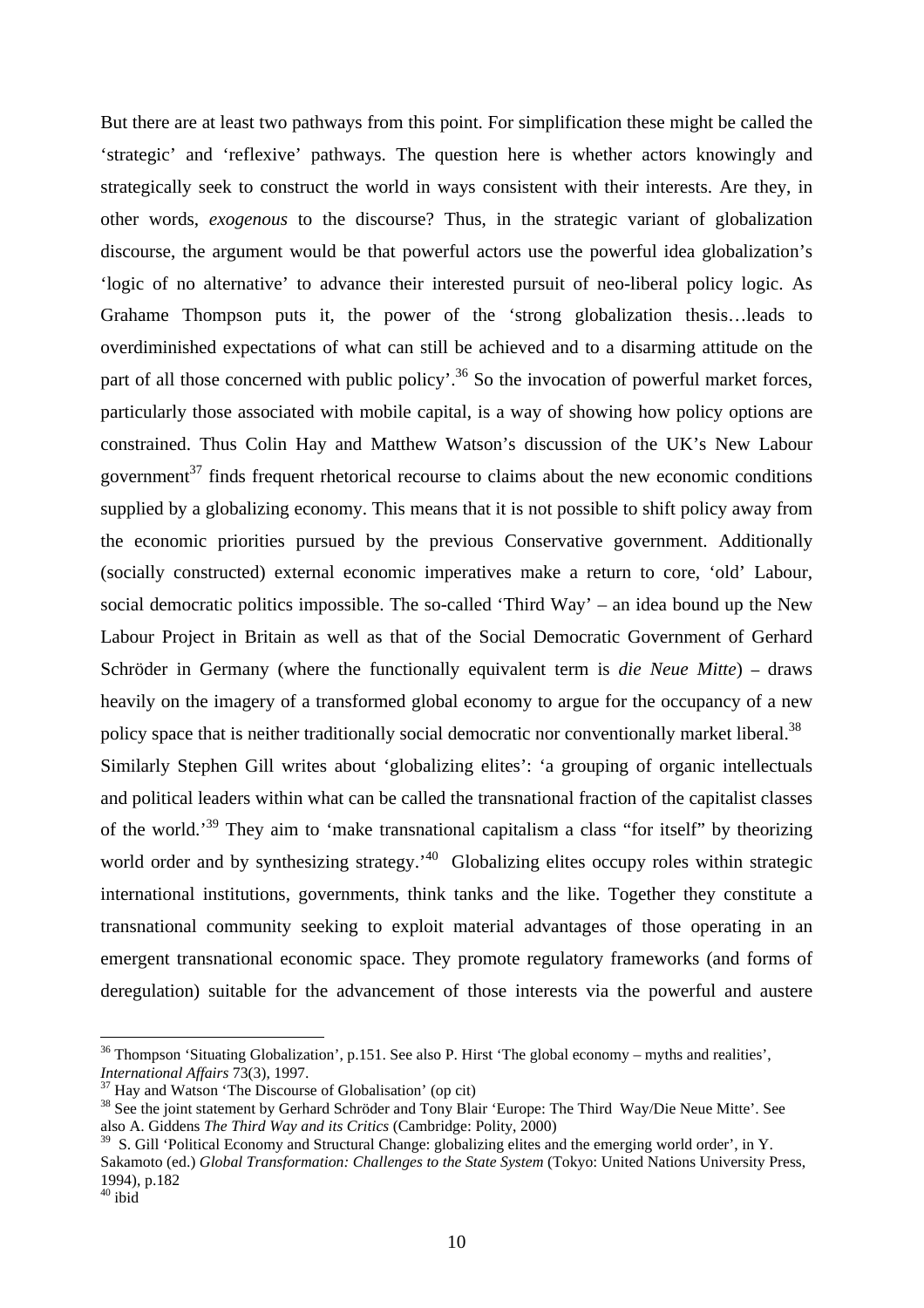discourses of 'market efficiency, discipline and confidence, policy credibility and consistency viewed from the standpoint of new theories in neo-classical economics in a world of international capital mobility'. Gill labels this disciplinary manifesto a form of 'new constitutionalism'.<sup>41</sup>

What unites these two accounts is an emphasis on the *strategic* relationship between interests, discourses and behaviour (and indeed the separation of these as distinct categories). Gill's globalizing elites seek to define a 'common sense' in relation to the global macro-economy from which certain policy inevitabilities follow. The analytical point is that the strategic deployment of these discourses matters, not simply because they mask real (radical) alternatives to disciplinary neoliberalism, but because they will help to contribute to a world fashioned in the image of those discourses.

This raises the second pathway for the study of globalization discourses, labelled here the 'reflexive pathway'. Here

the spread of the discourse itself alters the *a priori* ideas and perceptions which people have of the empirical phenomena which they encounter; in so doing, it engenders strategies and tactics which in turn may restructure the game itself. With the erosion of old axioms, what follows might be called paradigmatic selection. And in this process, the concept of globalization increasingly shapes the terms of the debate. 42

At one level, the deployment of discourses may serve particular identified ends and the long run aspiration of these ends may not involve neoliberal globalisation. But there is more to this argument than a quasi-historical institutionalist claim about unintended consequences (though that does have undoubted mileage). It is about the relationship between the way we describe the world and the world that we describe. The reflexive pathway invites us to think about how the spread of intersubjective understandings alters both cognitive *and* material reality (and indeed problematizes the separation of the cognitive ant the material). It may be that 'globalization is what we make of it', but not in the strategic way that Kathleen McNamara seems to deploy that phrase.<sup>43</sup> Rather the social construction of market imperatives contributes to the realisation of those market imperatives and to the altered 'globalizing' behaviour of various actors.

<sup>41</sup> See also S. Gill 'Globalisation, Market Civilisation and Disciplinary Neolibralism', *Millennium: Journal of International Studies* 24(3), 1995

<sup>&</sup>lt;sup>42</sup> P.G. Cerny (1995) 'Globalization and other stories: the search for a new paradigm in international relations'. *International Journal* 51(4), 1995, p.620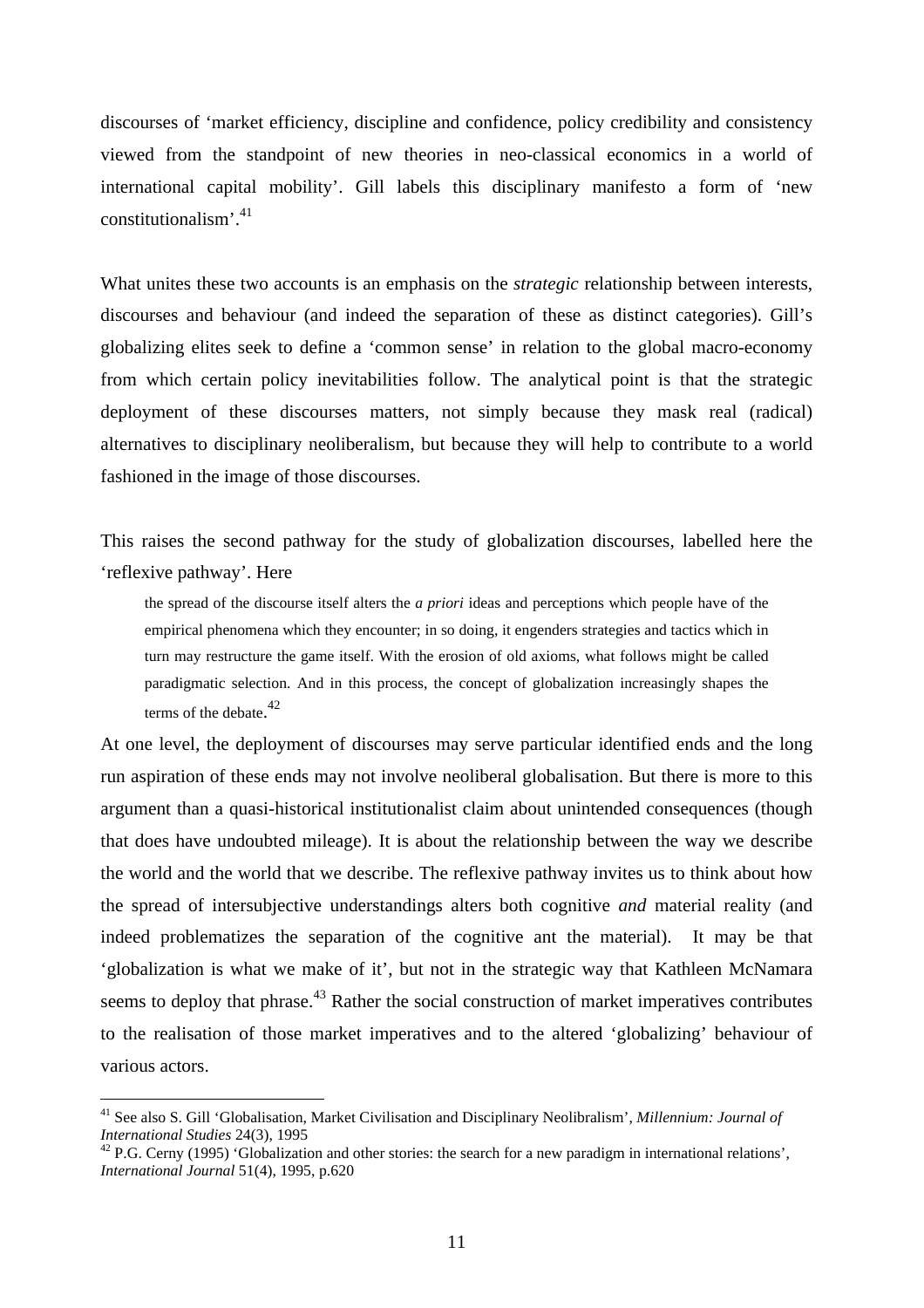### **The European Commission as a venue for discursive practice**

The European Commission is an unusual body. It was designed to be a largely technocratic institution, imparting a non-nationalistic, community-wide focus to policy-making in the precursors of the European Union. Its primary institutional purpose is to be the initiator of legislation (while working within the boundaries set by the treaties). This ascribes to the Commission an entrepreneurial role, but in terms of day to day practice the Commission Directorates General (DGs) and services are engaged in highly technical, regulatory issues, often in consultation with various client groups and knowledge suppliers.<sup>44</sup>

Recent scholarship had paid considerable attention to the nature of the Commission's agendasetting role. It is quite apparent that the Commission (or its component DGs) engage in periodic policy advocacy, especially through written texts such as Green and White Papers, communications to other institutions and through the speeches of leading members of the College of Commissioners. For some the high level of policy entrepreneurship (compared to the bureaucratic apparatuses of the member-states) has much to do with the rather fluid and loosely institutionalised qualities of the EU policy process. This very lack of structure and order creates both the need and the space for 'strategic theorizing' and enterprising policy innovation.<sup>45</sup>

Michelle Cini's discussion identifies four conceptions of Commission interest that seem to be inscribed on its institutional purpose. It is, firstly the 'conscience' of the EU. Secondly, it possesses a teleological role as an advocate of European integration as a destination (rather than as an ongoing process). Thirdly, the Commission contains a set of specific sectoral interests that are embodied in its segmented DG structure. This creates the basis for a set of games internal to the Commission Finally, as a bureaucratic actor, the Commission has an inherent interest in preserving and advancing its own policy competence.<sup>46</sup> In a way these four

<sup>&</sup>lt;sup>43</sup> K. McNamara 'Globalization is What We Make of It? the Social Construction of Market Imperatives', presented to the annual meeting of the American Political Science Association, 28-31 August 1991.

<sup>&</sup>lt;sup>44</sup> For detailed information on the Commission see N. Nugent *The Government and Politics of the European Union* (4<sup>th</sup> edition) (Basingstoke, Macmillan, 1999), ch. 6; M. Cini *The European Commission: Leadership*, *organisation and culture in the EU administration* (Manchester: Manchester University Press, 1996)

<sup>45</sup> B.G. Peters 'Agenda-Setting in the European Union', in J. Richardson (ed.) *European Union: Politics and Policy-Making* (London: Routledge, 1996), p.63

<sup>46</sup> Cini *The European Commission,* pp.16-17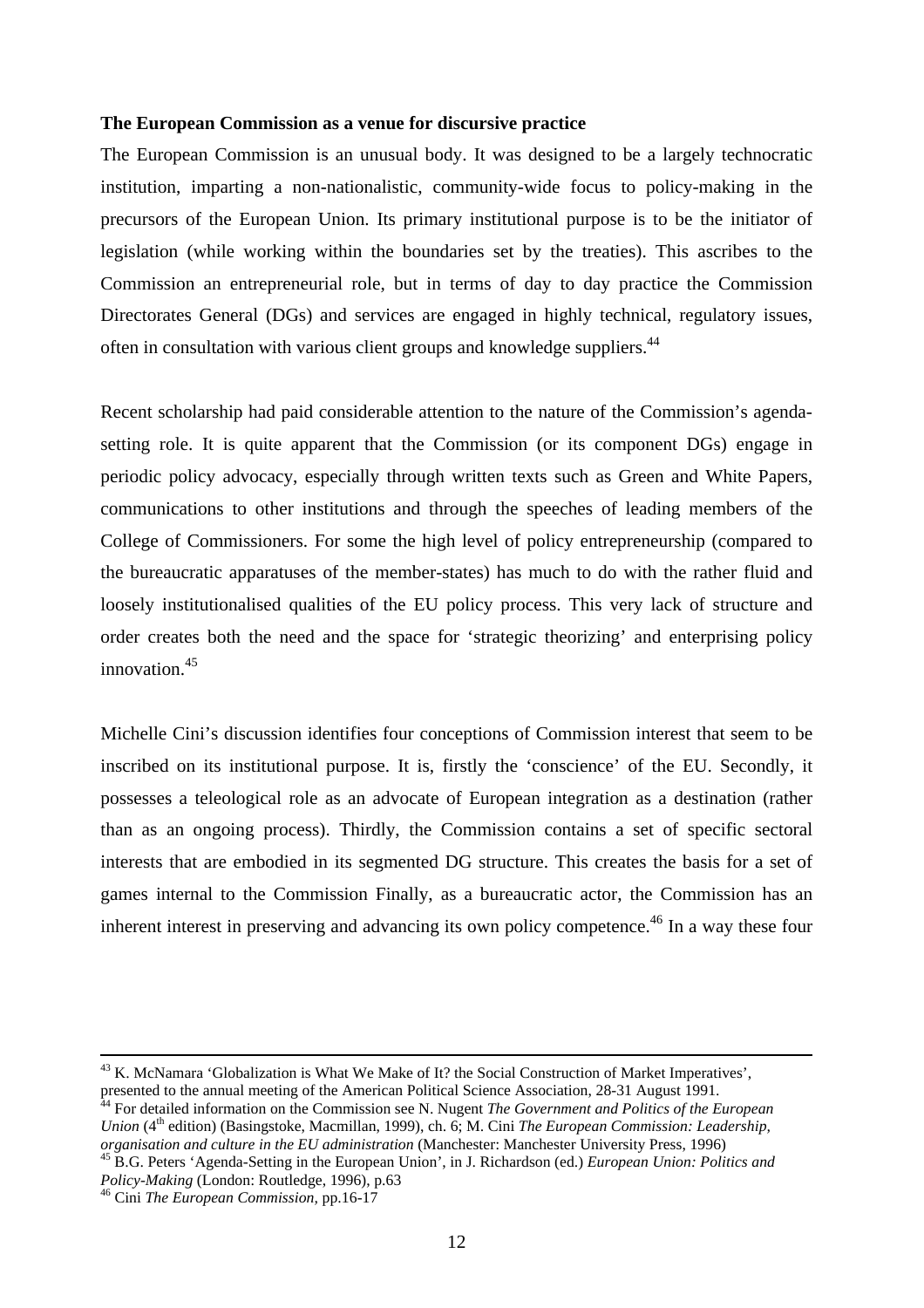interests were embedded at the moment of institutional design and provide the parameters within which the Commission as an agent or a set of agents must operate.<sup>47</sup>

Given this institutional inscription, it is not surprising to find that the Commission engages in the (semi-public) justification of its actions. But as Thomas Diez notes in his discussion of discourse approaches to European integration policy in the member-states, these interventions (like most publicly authoritative utterances in Western societies) are rule-bound. Such rules 'define the kind of articulations that can legitimately be made, and the sort of relations that they may propose. On one level, they determine the overall argumentative structure of the articulations. On a more concrete level, they proscribe the kinds of relations that can possibly be drawn between various elements'.<sup>48</sup>

Various accounts have sought to characterise the nature of the Commission in this context. Most agree that the Commission has become a creative player. Its capacity to utilise expansive readings of the treaties to open up new areas of policy competence, its alliance-building interaction with other institutions such as the European Court of Justice and its development of strategic networks with various non-state actors have been labelled 'purposeful opportunism.'<sup>49</sup> Thomas Christiansen argues that the Commission has over time become a more sophisticated bureaucracy with a (rationalist?) stake in expanding its policy competence, while finding more sophisticated mechanisms for achieving that end.<sup>50</sup> Helen Drake notices the key place of the Commission in lending legitimacy to the EU and 'Europeanization' more generally – a necessary function given the absence of formal statehood as the basis of a 'legitimizing myth'.<sup>51</sup> Bryan Wendon has portrayed the Commission as an 'image-venue entrepreneur'.<sup>52</sup>

 $\overline{a}$ 

<sup>49</sup> L. Cram 'The European Commission as a multi-organization: social policy and IT policy in the EU', *Journal of European Public Policy* 1(2), 1994. For some specific examples see M.G. Cowles 'Seizing the Agenda for the New Europe: the ERT and EC 1992', *Journal of Common Market Studies* 33(4), 1995; N. Fligstein and I. Mara-Drita 'How to Make a Market: Reflections on the Attempt to Create a Single Market in the European Union', *American Journal of Sociology* \*\*(\*), 1996; W. Sandholtz 'The Emergence of a Supranational Telecommunications Regime', in . W. Sandholtz and A. Stone Sweet (eds) *European Integration and Supranational Governance* (Oxford: Oxford University Press, 1998).

 $47$  For a historical institutionalist account of the EU, see P. Pierson 'The Path to European Integration: A Historical Institutionalist Analysis', in W. Sandholtz and A. Stone Sweet (eds) *European Integration and Supranational Governance* (Oxford: Oxford University Press, 1998)

<sup>&</sup>lt;sup>48</sup> T. Diez 'European Studies Meets the Fourth Debate: The Study of Discourse and the Analysis of European Integration Policy', paper presented to the annual conference of the British International Studies Association, 20- 22 December 1999, p.9

 $50$  T. Christiansen 'A maturing bureaucracy? The role of the Commission in the policy process', in J. Richardson (ed.) *European Union: Power and Policy-Making* (London: Routledge, 1996)

<sup>&</sup>lt;sup>51</sup> H. Drake 'The European Commission and the Politics of Legitimacy in the European Union', in N. Nugent (ed.) *At the Heart of the Union: Studies of the European Commission* (Basingstoke: Macmillan, 1997)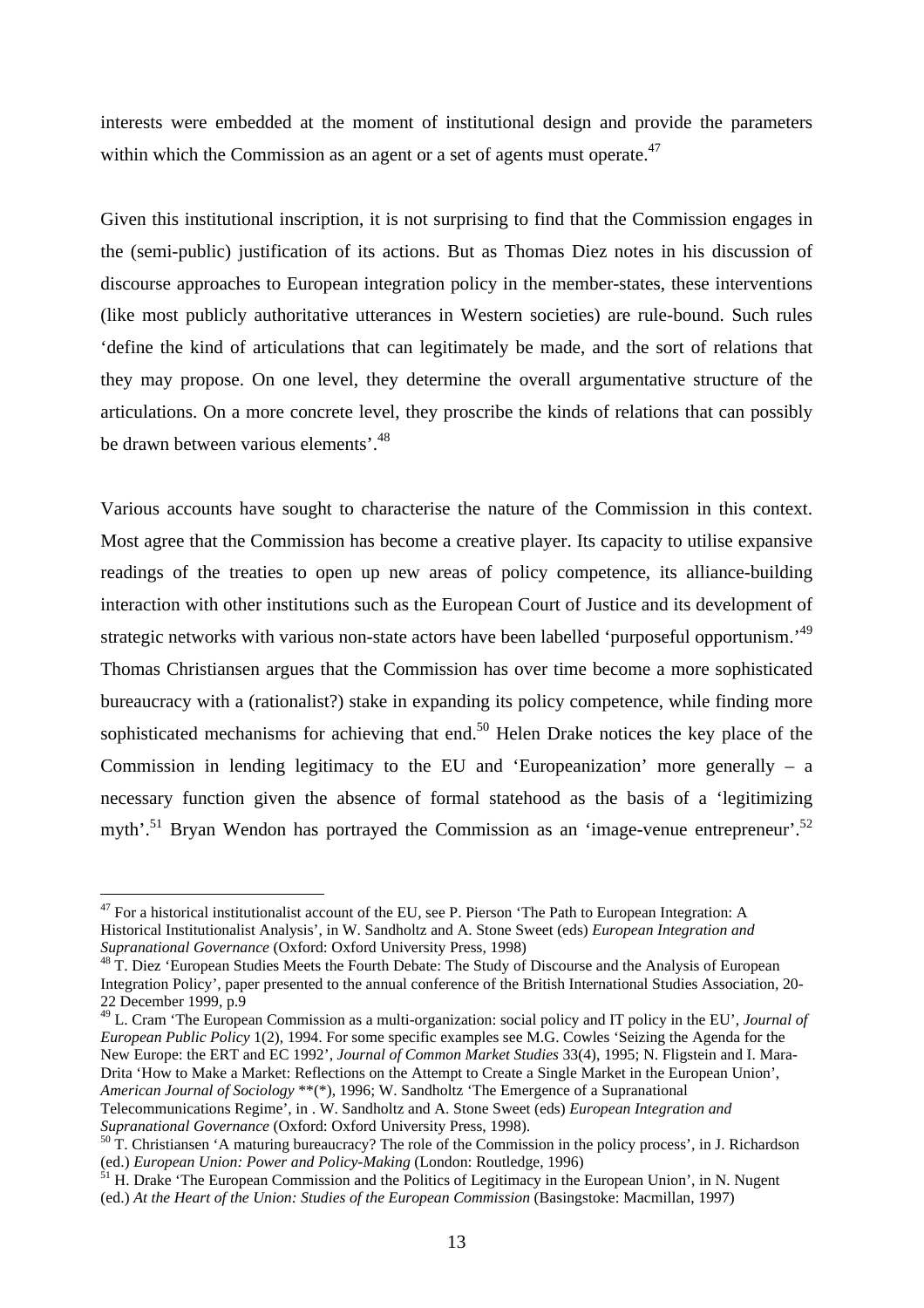This has two components. The first involves taking control over the prevailing image of a policy problem via the use of language, signs and forms of policy knowledge. The second aspect consists in the construction of particular venues for the deliberation of the particular policy problem. In the case of social policy, this involved (a) constructing a new definition of Community social policy capable of appealing to the 'social partners', (b) building alliances with disaffected national social groups (such as trade unions) and simultaneously (c) making available the European-level as a venue for communication and deliberation on social policy matters.

Claudio Radaelli's work on policy narratives and advocacy coalitions in EU taxation policy shows the Commission at the heart of a supranational coalition also involving 'experts' and corporate actors. Again, there is evidence of powerful narrative devices being used by senior Commission figures to reformulate notions of European-level taxation away from the traditional emphasis on dealing with tax distortions incurred by multinational corporations towards a more comprehensive approach placing fiscal matters at the heart of the single market programme. In addition, Radaelli notices rhetorical interventions that aim to re-invent the Commission as a forum for the elaboration of tax policy.<sup>53</sup>

This all suggests that the Commission has both an institutional purpose and *a modus operandi* that leads it into moments of institutional entrepreneurship. Moreover, it does not merely engage in the advocacy of policy innovation, but also intervenes discursively to (a) reconfigure conceptions of particular policy areas and (b) insert itself as the primary forum within the European policy process for discussions in those domains of activity. The examples of social policy and taxation are telling for two reasons. Firstly, in each case there have existed – and continue to be – very powerful understandings that such areas fell with the domain of nationlevel action. Fiscal policy is usually construed as an area of 'high politics' and domestically forged social policy compacts have been integral to the conduct of public policy in all European states for much of the twentieth century. Secondly, both areas were given EU-level expression, but in a highly circumscribed manner. Thus, the 'Europeanization' of these policy areas requires their discursive construction as legitimate areas of concern for EU governance.

<sup>52</sup> B. Wendon 'The Commission as image-venue entrepreneur in EU social policy', *Journal of European Public Policy* 5(2), 1998.

<sup>53</sup> C. Radaelli *The Politics of Corporate Taxation in the European Union: Knowledge and International Policy Agendas* (London: Routledge, 1997); C. Radaelli 'Where Does Power Come From? The Narrative of Tax Competition in the European Union', paper presented to the ECPR Joint sessions, University of Warwick, 23-28 March, 1998.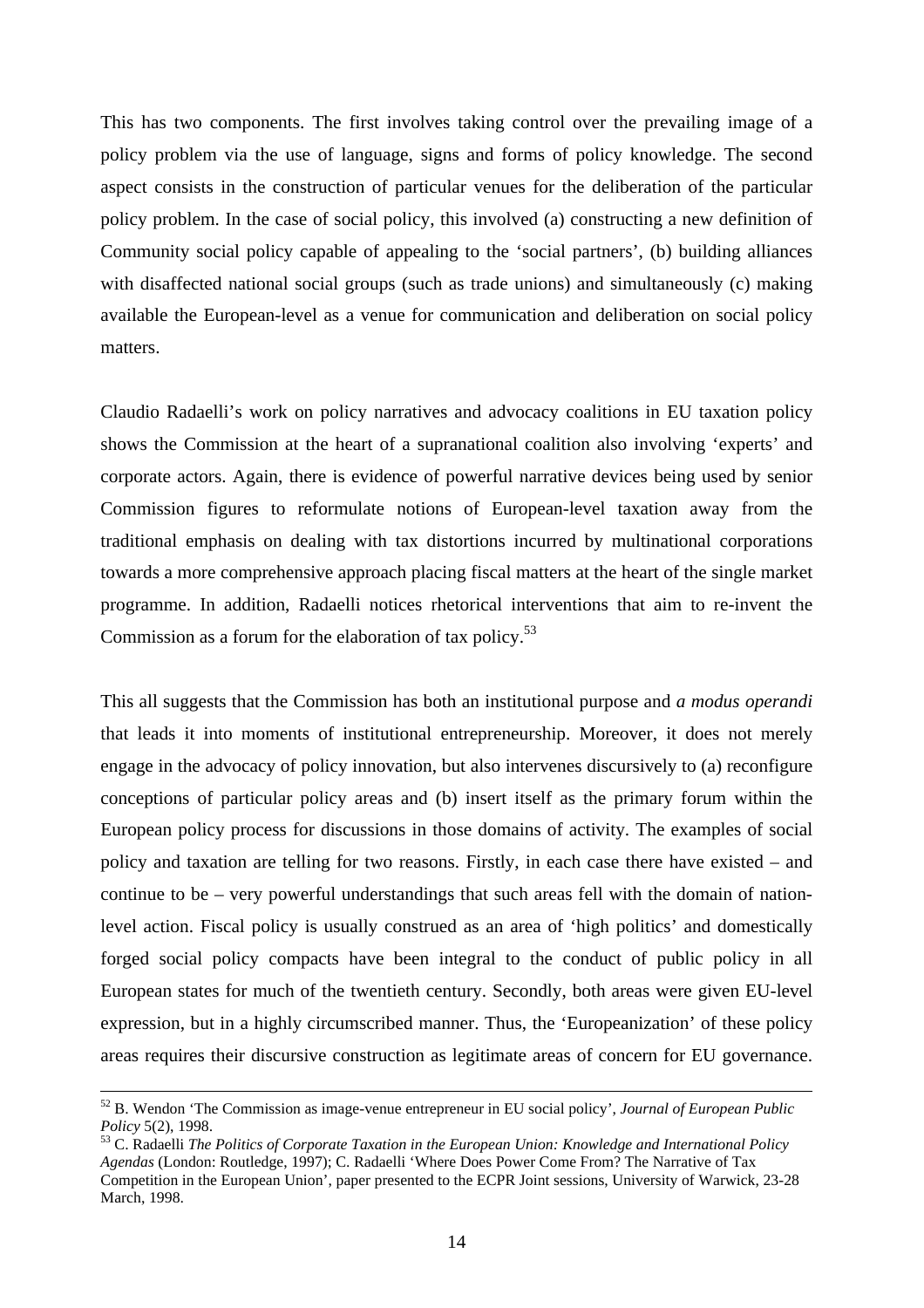This in turn seems to necessitate the development of narratives about altered circumstances and the need for new conceptions of 'what is' social or tax policy.

### **The Commission and globalization: some preliminary remarks**

Studying discourses of globalization within the Commission has a slightly different flavour, even though some of the dynamics described above seem pertinent. The most obvious point to make here is that unlike the two examples discussed above, 'globalization' does not, of course, constitute a (formal) policy domain in its own right. There is no DG formally charged with the issue and globalization has potentially serious implications for all areas where policy competence is held at the EU level. This generates three expectations. The first is that 'globalization' might be invoked as part of an attempt to either claim the need for the involvement of the Commission or redefine the scope of a policy area. The second expectation is that understandings of 'globalization' might vary within the Commission structure. The third is that detailed research on the meaning, extent and implications of globalization does not go on within the Commission itself.

The preliminary evidence seems to confirm these broad expectations.<sup>54</sup> The discussion of globalization seems – so far at least – to have been confined to instances of policy advocacy in speeches by senior Commissioners, in Green and White Papers and within specialised departments of the Commission such as the Forward Studies Unit (*Cellule de Prospective*). The appearance of 'globalization' in such public utterances is relatively recent, but at the same time seems to have been inserted into an established pattern of rhetorical practice. This involves making a linkage between 'external' economic conditions and the need to augment and give meaning to the European level of action. In turn doubt is cast upon the ability of *national* governance to deliver appropriate policies to meet these external conditions. Thus, 'Europeanization' (and by implication Commission involvement) can be justified with reference to the arrival of urgent external imperatives. In addition, the case is often made for this Europeanization to take a neoliberal, market-driven form.

So at one level, elements within the Commission have latched onto the power of 'globalization' as a signifier of dramatic changes that impact upon the European political economy. The invocation of the concept could, therefore, be read as a wholly strategic exercise

<sup>54</sup> B. Rosamond 'Discourses of Globalization and the Social Construction of European Identities', *Journal of European Public Policy* 6(4), 1999.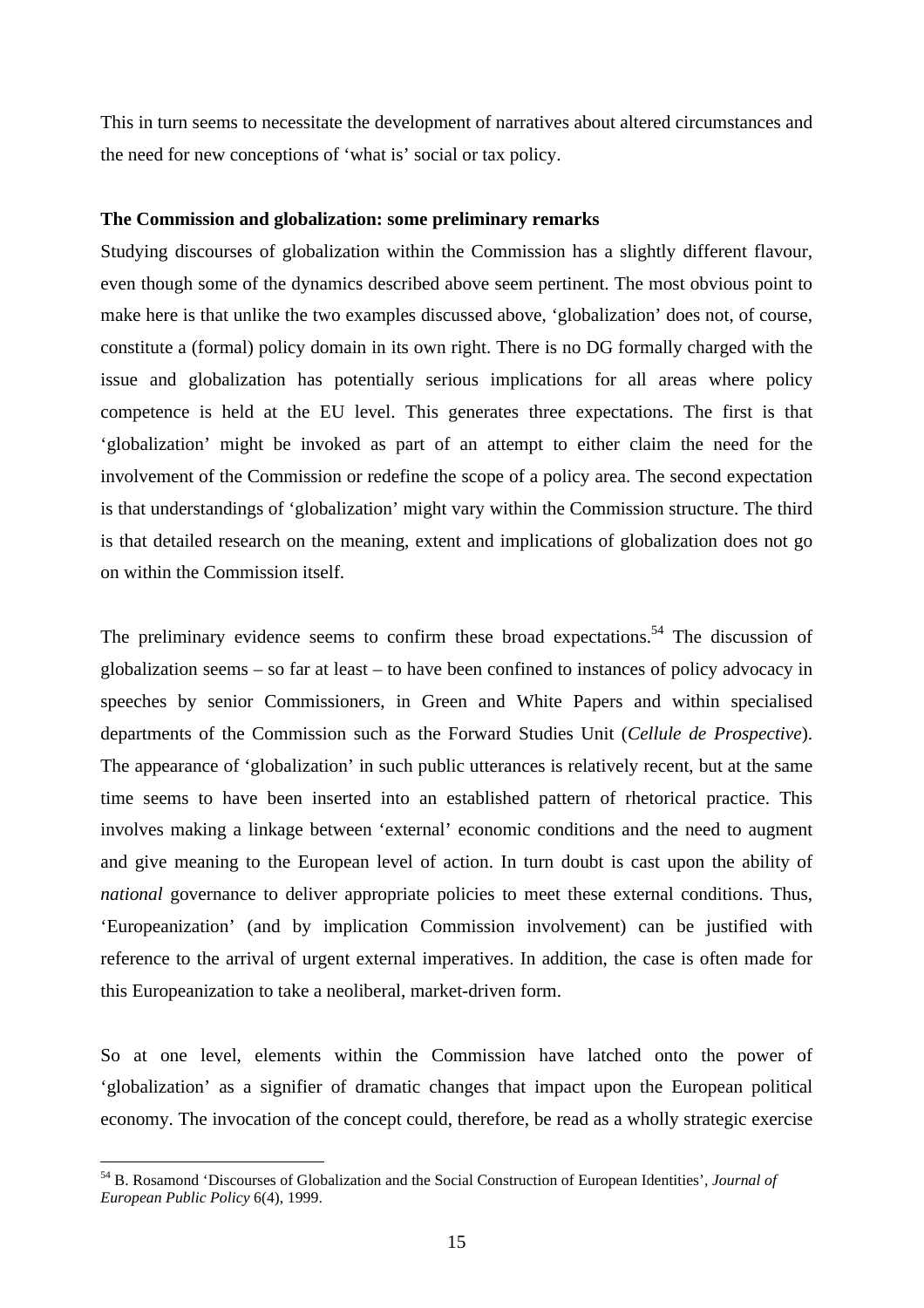designed to enhance Europeanization, the position of the Commission and the pursuit of neoliberal modes of economic governance. This could be accommodated within a traditional rationalist bureau-shaping model or within those strategic approaches to globalization discourse that emphasise the relationship between the deployment of the concept and the loss of confidence in and seriously reduced expectations of the capacities of government.

This obviously has some analytical mileage, but it still muddies the issue of the extent to which Commission actors *knowingly* engage in these acts of discursive construction which in turn represents avoidance of the issue of interests. To argue that actors are being strategic presumes that we can establish their interests as being exogenous to processes of (institutionalized) interaction and discourse construction. On the face of it, this is difficult in this example because of the packaging of three distinct preferences (Commission advancement, Europeanization and neoliberalism). Moreover the presumption of strategic rationality discourages deeper reflection on the ways in which globalization is used in the language games of policy initiation. To treat it as an instrumental device takes us away from useful questions about its status as knowledge, its (discursive) relationship to the social construction of 'Europe' and its differential usage within the Commission DGs and other Commission departments.

One important issue for deeper research concerns the 'knowledgeability' of Commission actors about globalization. The apparent absence of autonomous internal research on globalization suggests that the concept is more or less wholly imported. This in turn begs the questions of which understandings of globalization prevail and of whether the wider academic/policymaking emphasis on particular kinds of *economic* globalization is reproduced within the Commission. It also ducks wider issues to do with how actors are socialized away from previous modes of thinking about macroeconomic policy and how dominant understandings of external context become normalized in their perceptions.

In terms of knowledge, Commission usages of 'globalization' treat it exclusively as an *economic* phenomenon. A typical definition is of globalization as 'the process by which markets and production in different countries are becoming increasingly interdependent due to the dynamic trade in goods and services and flows of capital.'<sup>55</sup> It is, therefore, a feature of the

<sup>55</sup> Commission of the European Communities 'Annual Economic Report for 1997', *European Economy* No.63 (1997), p. \*\*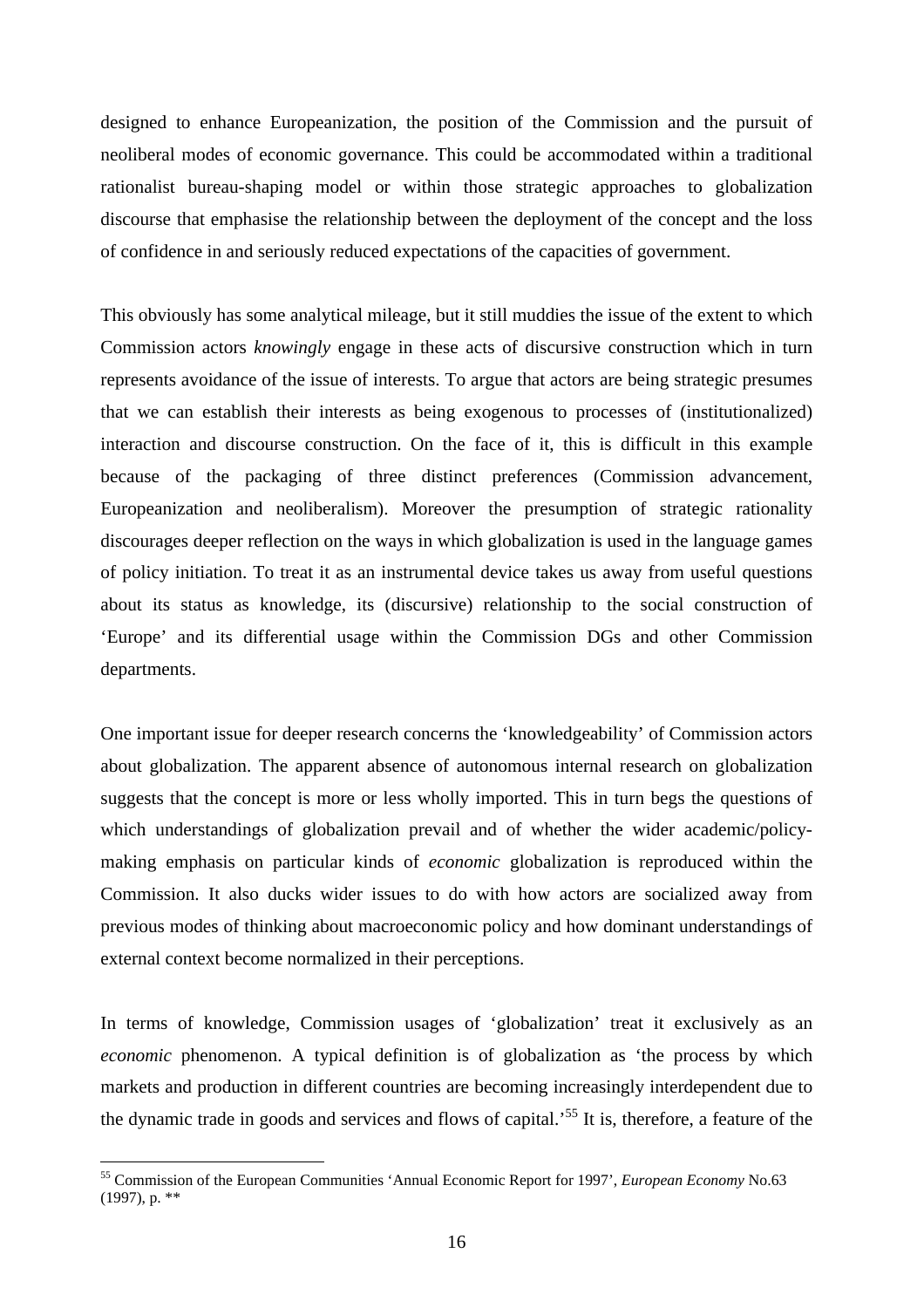policy-making environment that has knock on effects for whole range of policy areas. In that respect it is often used as a signifier in Commission discourse and may constitute either a threat or an opportunity.

But, in some quarters globalization is also linked to a set of particular policy *preferences*, bound up with the spread of neoliberal practices and regulatory frameworks. This can be further attached to wider IPE and EU Studies debates about the relationship between regional integration and globalization. Crudely, is globalization something that the EU facilitates, resists or synthesizes?<sup>56</sup> I have noted elsewhere<sup>57</sup>, the argumentative strategy of the former Commission Vice-President and trade Commissioner Leon Brittan which described economic globalization as amounting to a series of challenges set by liberalization, to which the only efficacious European response was liberalization. His successor as trade Commissioner Pascal Lamy uses much the same technique:

Globalisation, a key element of which is international commerce, facilitated by the liberalisation of trade and investment, is not a zero-sum game where some lose what the others gain. It is to my mind a win-win process, as post-war economic history shows. Europe has profited from it, and will continue to so, provided that it preserves its long term competitiveness, its capacity for innovation, and its social market economy…I know that part of public opinion in Europe focuses more on the risks than the benefits of globalisation. Such opinion is concerned about possible instability, aggression, loss of identity. I do not share these concerns, but we have to take on board these worries and seek to convince our fellow European citizens that the answers lie in the quality of our own internal policies and in progress towards multilateral rules. We must not allow globalisation to become an alibi, or to be seen as a malign influence.<sup>58</sup>

This speech is interesting, not only because it makes assertions about a coherent 'Europe' confronted by global challenges, but also because it confirms a definite move to recognise that various challenges to (economic) globalization have begun to manifest themselves in the European and global political economies. Indeed, towards the end of his tenure, Brittan was arguing regularly that the (Asian) financial crisis that commenced in 1997 was the consequence of not enough globalization rather than too much.<sup>59</sup> So while it seems that there is something of an intersubjective consensus about the broad meaning of globalization, there is considerable variability over time in the way that it is deployed and used.

<sup>56</sup> B. Rosamond 'Globalisation and Europeanisation', *Yearbook of European Studies/Annuaire d'Etudes Européennes* – forthcoming, 2000.

<sup>57</sup> Rosamond 'Discourses of Globalization' op cit

<sup>58</sup> P. Lamy 'Globalisation: a win-win process', Brussels, 15 September 1999, http://europa.eu.int/trade/speeches\_articles/spla01en.htm

 $^{59}$  L. Brittan 'The Challenges of the Global Economy for Europe', speech to the Vlerick Annual Alumni Meeting, Ghent, 1998.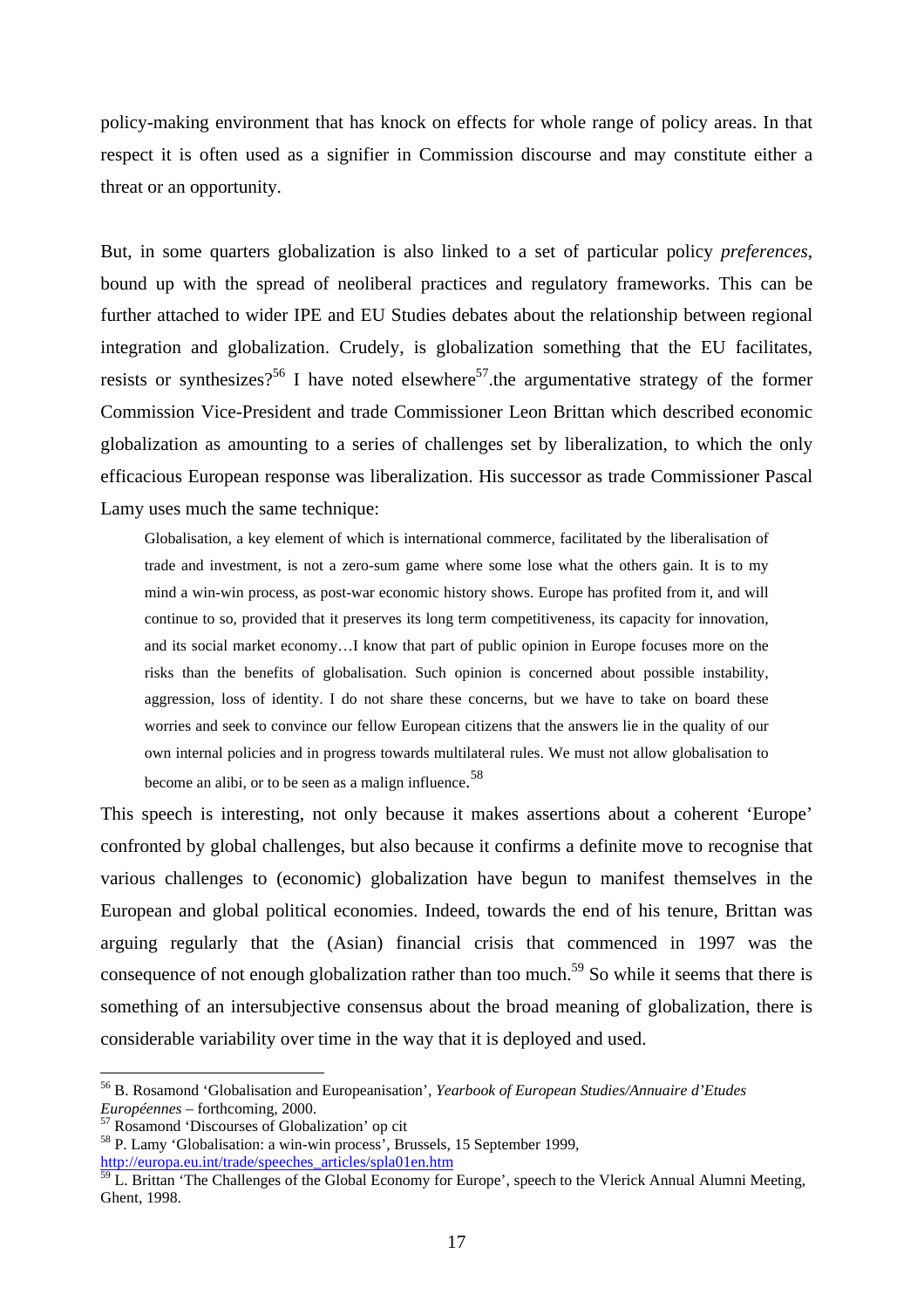Moreover, there are subtle differences in the implications drawn about *agency* in the context of 'globalization'. In some ways, the Brittan-Lamy position represents an alignment of the EU – or specifically DG1/DG (Trade) – with the forces of globalizing capitalism. In some ways it is an impeccably structurationist argument. 'Europe' through internal and external liberalization contributes to globalization which then presents Europeans with challenges, which are best met through continual acts of liberalizing agency. Close readings of the policy advocacy and scenario analysis of other DGs shows a rather different positioning of 'Europe' in light of 'globalization'. Discussions of renewable energy policy within DGXVIII presented globalization as a largely detrimental threat and in so doing depicted the European energy market and the actors therein as largely passive and disempowered.<sup>60</sup> The social construction of globalization as external threat is bound up to the social construction of Europe as an empirically discernible field of action, but it follows that particular 'sub-connotations' of 'globalization' also imply different possibilities for 'European' agency.

The further implication is that there are significant divisions within the Commission – perhaps reflecting its segmented character<sup>61</sup> – on globalization. An initial reading is that those DGs traditionally understood to be working in the powerful economic domains (trade, monetary policy, the single market) are those most attached to a proactive neoliberal account of globalization, whereas those dealing with areas such as energy, industry, social policy, the environment and agriculture tend to take up a more reactive posture *vis-à-vis* globalization.

Interestingly enough, the question of agency and empowerment has been a central feature of much of the work of the Commission's Forward Studies Unit. Its function is described as 'futurological'<sup>62</sup> and aside from acting as a strategic think tank to be used by various DGs, it is completing a five year programme bringing together four lines of work: 'legitimising the European project; managing the dual socio-economic and geopolitical transition; restoring the cohesion of European societies; adapting the art of government.<sup>53</sup> On the first of these,

<sup>60</sup> Rosamond 'Discourses of Globalization', p.663.

 $61$  Quite a lot of work on the Commission suggests that the individual DGs are relatively cohesive and culturally distinct entities, often utilising distinctive working and linguistic practices. See M. Cini 'Administrative Culture in the European Commission: the Cases of Competition and Environment', in N. Nugent (ed) *At The Heart of the Union: Studies in the European Commission* (Basingstoke: Macmillan, 1997); M. McDonald 'Identities in the European Commission', in N. Nugent (ed) *At The Heart of the Union: Studies in the European Commission* (Basingstoke: Macmillan, 1997).

 $\frac{\delta^2}{\delta^2}$  Forward Studies Unit 'Mission', http://europa.eu.int/comm/cdp/mission/index\_en.htm

<sup>&</sup>lt;sup>63</sup> Forward Studies Unit 'Five-year work programme: four major challenges for 1995-2000', http://europa.eu.int/comm/cdp/programme/index\_en.htm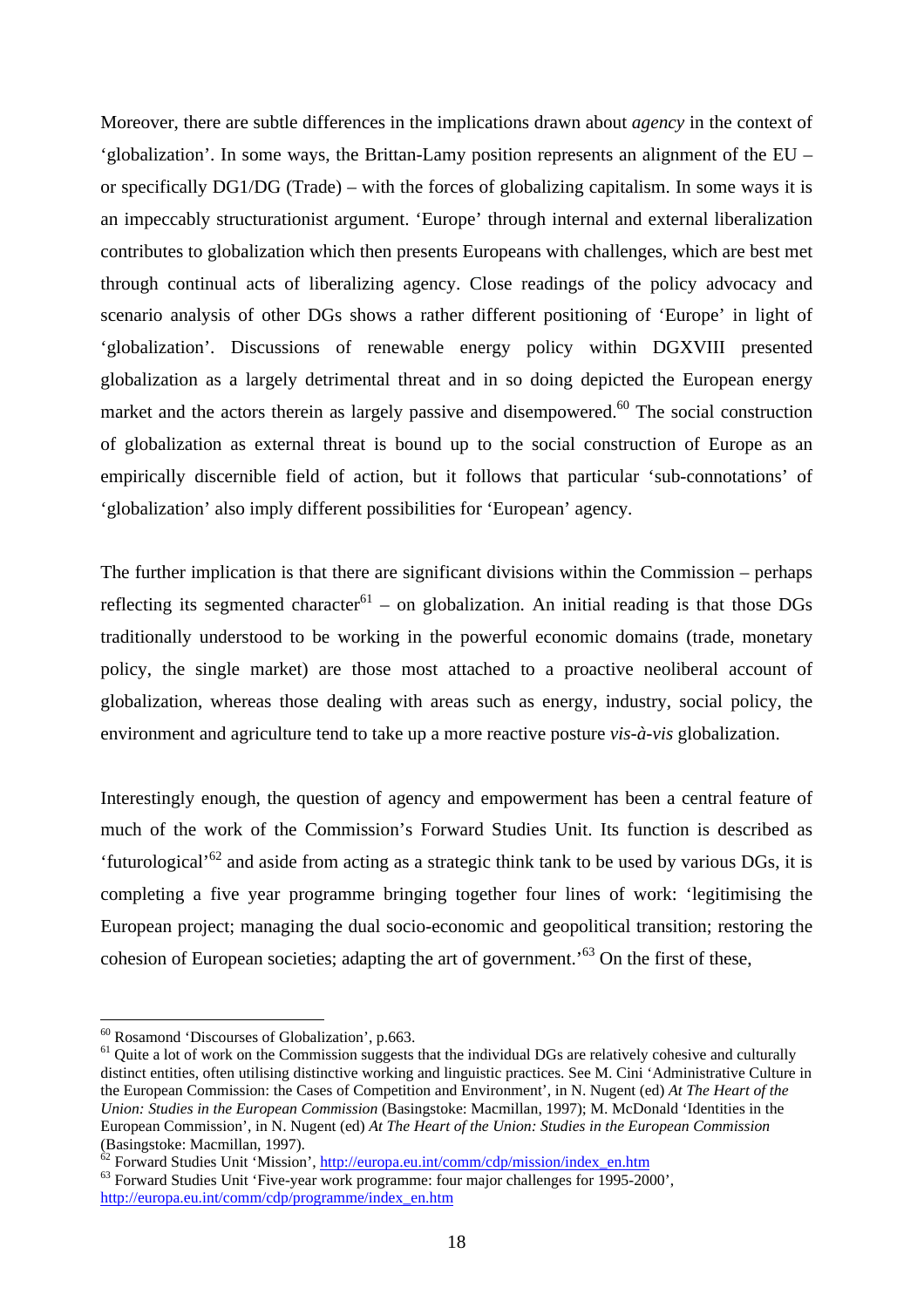the globalisation of markets and the individualisation of behaviour, which typified the eighties and nineties, have led to the need for a cultural identity, a desire to belong to a community. This will have a variety of implications for the legitimisation of the European project: 'national identities' are of such long standing that the more recent 'European awareness' will tend to be more fragile; on the other hand, this awareness will be reinforced when confronted by the clear international challenges and the cultural singularities claimed by the major regions of the world.<sup>64</sup>

Globalization features heavily as a key theme of the Forward Studies Unit's output.<sup>65</sup> It is defined as 'the steady increase in the cross-border flows of trade, investment and financial capital since World War II, and its more recent acceleration as far as the two latter are concerned.'<sup>66</sup>

But perhaps a more significant running theme of the Unit's work is its brief to identify 'shaping factors' and 'shaping actors'. The express aim here is to reinforce awareness amongst European actors (principally firms, but also public sector bodies) of their environment and the potential for action. As one particularly telling passage put it:

Once awareness has been achieved, how will actors in the public and private sectors respond to the new situation: will they remain passive and simply adapt, or will they actively seek impose their will, shaping the shaping factors after the event? $67$ 

There is, of course great difficulty in drawing conclusions about the influence of think tanks. It is obviously their *raison d'être* to be a decisive factor in altering the cognitive climate and in that sense the Forward Studies Unit's tendency to present its material in ways that potentially empower agency is very interesting. What this example reinforces is the pattern of discursive practice that links the social construction of Europe(s) with the social construction of the global context of those Europes.

 $64$  ibid

<sup>65</sup> See especially G. Bertrand, A.Michalski, Lucio R. Pench *Scenarios Europe 2010: Five Possible Futures for Europe* (European Commission. Forward Studies Unit Working Paper, July 1999)

 $66$  ibid, p. 99.

<sup>67</sup> A. Jacquemin and D. Wright (eds) *The European Challenges Post-1992: Shaping Factors, Shaping Actors* (Aldershot: Edward Elgar, 1993) p.xvi